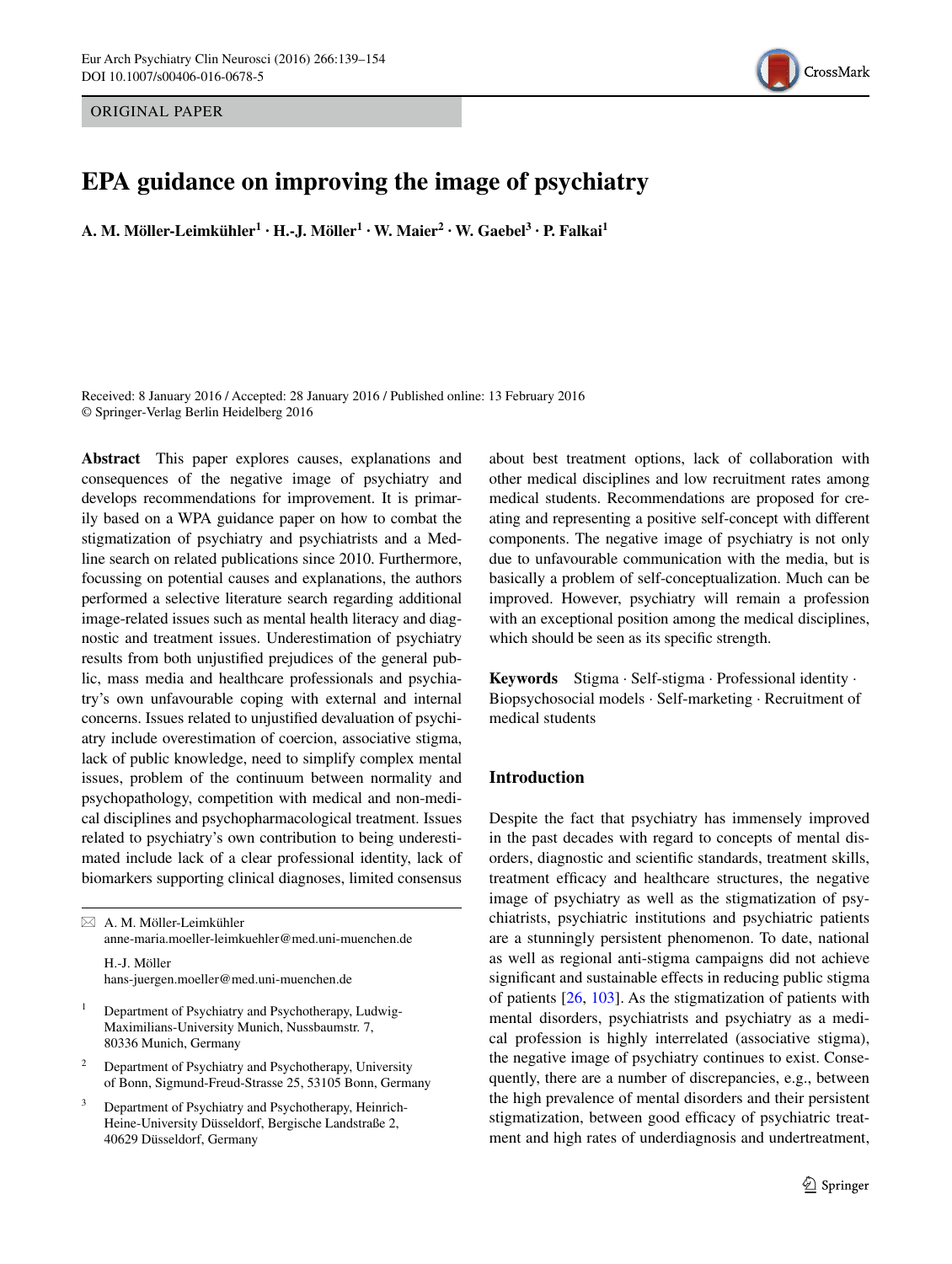as well as between high subjective and economic burden caused by mental disorders and the low public interest in these implications. Although the capacity of healthcare services for mental disorders has been increasing, there is evidence that their demand is predominantly provided by general practitioners and somatic disciplines [\[66](#page-13-1)], mostly for mildly to moderately severe cases while psychiatrists see the most severe cases. In some countries (Germany, Austria), a rapidly growing number of non-medical psychotherapists are treating mentally ill patients independent of general or specialized medical services.

Facing all these conflicting characteristics of contemporary psychiatry, the basic question is why the image of psychiatry is so bad. However, while there are plenty of studies aiming at identifying stigmatizing attitudes among the general public, medical students, health professionals and the media, this question is seldom posed. Which are the reasons for the continuous underestimation of psychiatry? Is psychiatry as a medical profession and are psychiatrists as mental healthcare providers solely victims of public devaluation? Or do they themselves contribute to their underestimation? In this paper, we will shortly summarize the main social stereotypes and misconceptions, discuss the question whether underestimation of psychiatry is based on social artefacts, then focus on internal problems in the field which may contribute to or foster negative perceptions and finally point out some possible strategies of how the status of psychiatry can be improved.

# **Methods**

The starting point of this paper is the "WPA guidance on how to combat stigmatization of psychiatry and psychiatrists" by Sartorius et al. [[102\]](#page-14-1), which includes a comprehensive literature overview of stereotypical perceptions about psychiatry, psychiatrists and psychiatric treatment of the general public, media, medical students, health professionals and patients with mental disorders and their relatives. To update their findings, a selective Medline database search was conducted for the years 2010–2015. Inclusion criteria were "stigma," "stereotypes," "public image" and "psychiatry" or "psychiatrists" in English or German publications. A global search with the terms "stigma" and "psychiatry" resulted in 659 citations for the selected years. Most studies did not comply with the search terms, mainly referring to stigma perceptions among persons with mental disorders and related consequences, e.g. treatment seeking, or stigmatizing attitudes of the public or healthcare professionals. A more focused search using the terms "public image" and "psychiatry" yielded 31 papers, of which only 10 dealt explicitly with the subject of our search. Additionally, the reference lists of newly published papers were

screened for potentially relevant citations. What became obvious is that stigmatization *in* psychiatry (e.g. patients with mental disorders, negative consequences of stigma) seems to be well investigated, while stigmatization *of* psychiatry and psychiatrists seems under researched. For instance, studies of self-stigma among psychiatrists are almost lacking, with one exception [[40\]](#page-13-2). In the following, these publications will be considered in the different subchapters of the paper.

Compared with the paper of Sartorius et al. [\[102](#page-14-1)], the current paper will focus more strongly on possible causes of the negative image of psychiatry in order to better identify starting points/weaknesses for improvements. Certainly, the causes considered and the related recommendations are not complete and might partially lack evidence. In consequence, and due to the complexity of the subject, the current paper is rather conceptual than conforming to the standards of evidence-based medicine.

# **Stereotypes, misconceptions and their consequences**

Stereotypes and misconceptions towards people with mental disorders and psychiatry have been shown to be predominantly negative due to culturally well-anchored social representations and selective information and portrayals by the mass media [\[53](#page-13-3), [102\]](#page-14-1). Mentally ill persons are still associated with notions of being self-responsible for their disorder, dangerous, unpredictable, untreatable and difficult to communicate with. Psychiatric hospitals are still associated with locked doors, straightjackets and psychotropic medication which is held to be addictive, sedative, invasive and not effective, while positive effects are underestimated. In contrast, the expectations for psychotherapy are usually overestimated compared with the evidence base. In Germany, attitudes towards people with severe mental disorders seem not to have changed in the recent 15 years or even have worsened, e.g., for schizophrenia. However, with respect to depression, there seems to be a reduction in stigmatization, possibly initiated by prominent persons (e.g. football players) speaking openly to the public about their illness. Furthermore, the common public acceptance of burnout as a risk factor for depression might significantly contribute to reduce the stigma of depression.

Also, attitudes towards psychiatric treatment seem to have somewhat improved—including psychopharmacotherapy [[4\]](#page-12-0).

With respect to psychiatrists, studies find a number of contradictory irrational attributions such as being repressive, hostile, crazy, peculiar, ineffective, but also being able to oracle or superhealing. A popular belief even today is that psychiatrists do not need a medical degree or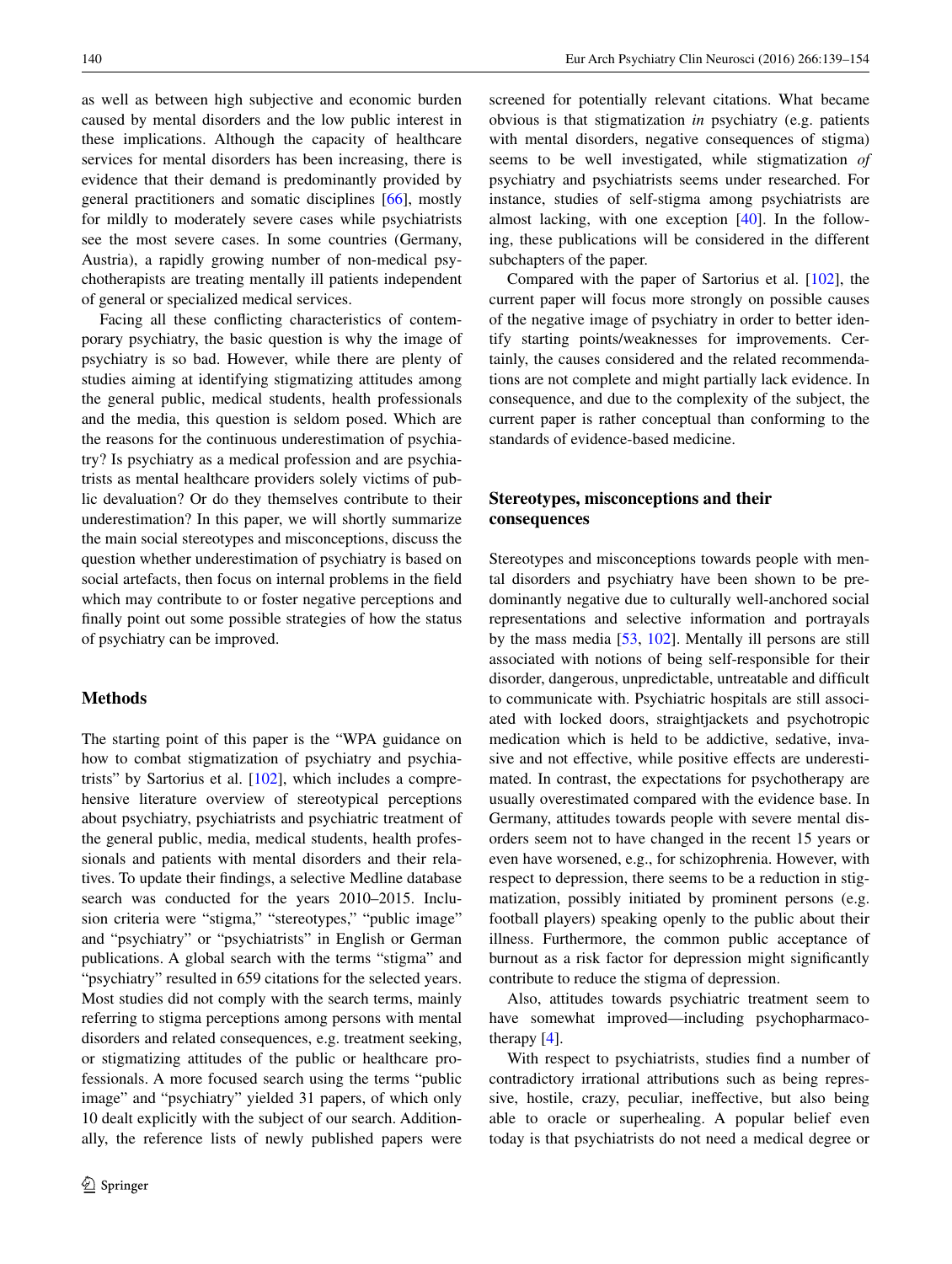postgraduate training [[92\]](#page-14-2). Patients and relatives have more positive opinions towards treatment and psychotropic medication in the course of their treatment, and more ambivalent and positive attitudes to psychiatrists. However, significant contradictions appear when considering the usually high satisfaction rate of patients with treatment and psychiatric staff [\[79](#page-14-3)] and the attitudes of psychiatric "survivors," a minority group, who feel violated by experiences in psychiatric treatment settings and mainly support anti-psychiatric beliefs pretending to rely on human rights.

To a great extent, attitudes of medical students are similar to those of the general public [\[92](#page-14-2)] and obviously have not changed in the last years. This is not astonishing as medical students are part of the public and thus exposed to public opinions and media portrayals. For instance, a study found that 26 % of medical students and 47 % of the public would feel uncomfortable sitting next to a psychiatrist at a party [[100\]](#page-14-4). Despite medical students' access to information and education, their understanding of psychiatry is reported to be poor at present [\[100](#page-14-4)]. There is also some evidence for contradictory perceptions among medical students, ranging from psychiatry being most attractive because of its intellectual challenges to psychiatry lacking a solid scientific foundation and not being real medicine [\[102](#page-14-1)]. Partly, this negative image can be ascribed to psychiatrists not being good "role models" for students and the relative low status and respect of psychiatry among other medical disciplines [\[110](#page-15-0)]. Medical students' stigma towards patients with mental health problems may even worsen during medical education [[61,](#page-13-4) [65,](#page-13-5) [116\]](#page-15-1).

The consequences of psychiatry's underestimation and stigmatizing people suffering from mental disorders are multiple and severe, for patients as well as for psychiatry as a profession constituting a vicious circle of interactive effects.

- Fear of being stigmatized and self-stigma are the main reasons why people with mental health problems avoid medical help-seeking [[115\]](#page-15-2). Representative data indicate that among people with a 12-month diagnosis of a mental disorder only 18.9 % reported any service use in the last 12 months [\[71](#page-14-5)].
- If psychiatric services are used, non-compliance is a serious problem, and about 50 % of the patients are non-compliant [[44,](#page-13-6) [105\]](#page-15-3). Beside a number of influential factors, negative attitudes towards psychotropic medication are a powerful barrier to treatment adherence.
- Both, lack of help-seeking and non-compliance may worsen the course of some disorders, promote repeated hospitalizations, mental and somatic comorbidity and often result in delayed and misguided care. For instance, in a sample of 10 million insurees 77.5 % of persons with severe depression were treated with five kinds of

treatment that were provided exclusively by primary care physicians and other specialists in somatic medicine [[39\]](#page-13-7).

- Stigmatizing attitudes are prevalent among (mental) healthcare professionals [\[40](#page-13-2), [102](#page-14-1), [104](#page-15-4)]. Data indicate that psychiatric patients suffering from somatic comorbidities obtain suboptimal medical care compared with somatic patients without mental disorder [[18\]](#page-12-1). Premature death among the former patients is not only due to higher suicide rates, but also due to the consequences of insufficient medical treatment [[114\]](#page-15-5).
- Stigma and discrimination do not only affect the mentally ill, but also psychiatrists and psychiatry as a medical profession (associate stigma), an issue that seems rather neglected to date. The main source for the abovementioned stereotypes is negatively biased representations in various media, but also devaluating opinions from other medical specialists challenging the professional identity of psychiatrists. Recent data on perceived stigma in psychiatrists and general practitioners indicate that there may be a lack of self-confidence among psychiatrists which is more pronounced compared with general practitioners due to more discrimination experiences and self-stigma [\[40](#page-13-2)].
- An under-appreciation of the discipline psychiatry in the medical community is occurring in some places. One reason is the "de-medicalization" of psychiatry by priorization of unspecialized multidisciplinary psychosocial services to all groups of the server mentally ill  $[13]$  $[13]$ . The role of the psychiatrists is getting marginalized in this "recovery-oriented system of balanced care" preferentially taking place in the UK [\[48](#page-13-8)].
- The negative image of psychiatry is seen as being one of the main factors causing a shortage of young psychiatrists, which appears to be an international problem [[88\]](#page-14-6). Particularly, the perception of poor prognosis of psychiatric patients and perceived lack of scientific foundation reduce medical students' interest in psychiatry [[16\]](#page-12-3). Despite initiatives in the UK to increase recruitment into psychiatry, the proportion of medical students choosing psychiatry as a career is reported to not have changed since 1974 [\[47](#page-13-9)].
- Simultaneously there is a continuously growing interest among non-medical disciplines (especially psychology), non-medical professionals and students to enter the field of mental health care by offering specific treatment components (especially psycho- and sociotherapy). Mild or moderately ill psychiatry patients are mainly addressed by the non-medical therapists. The acceptance of non-medical services for mentally ill patients originates at least partly from avoiding the negative experienced stereotype of psychiatry when seeking help. Thus, the current number of licensed non-medical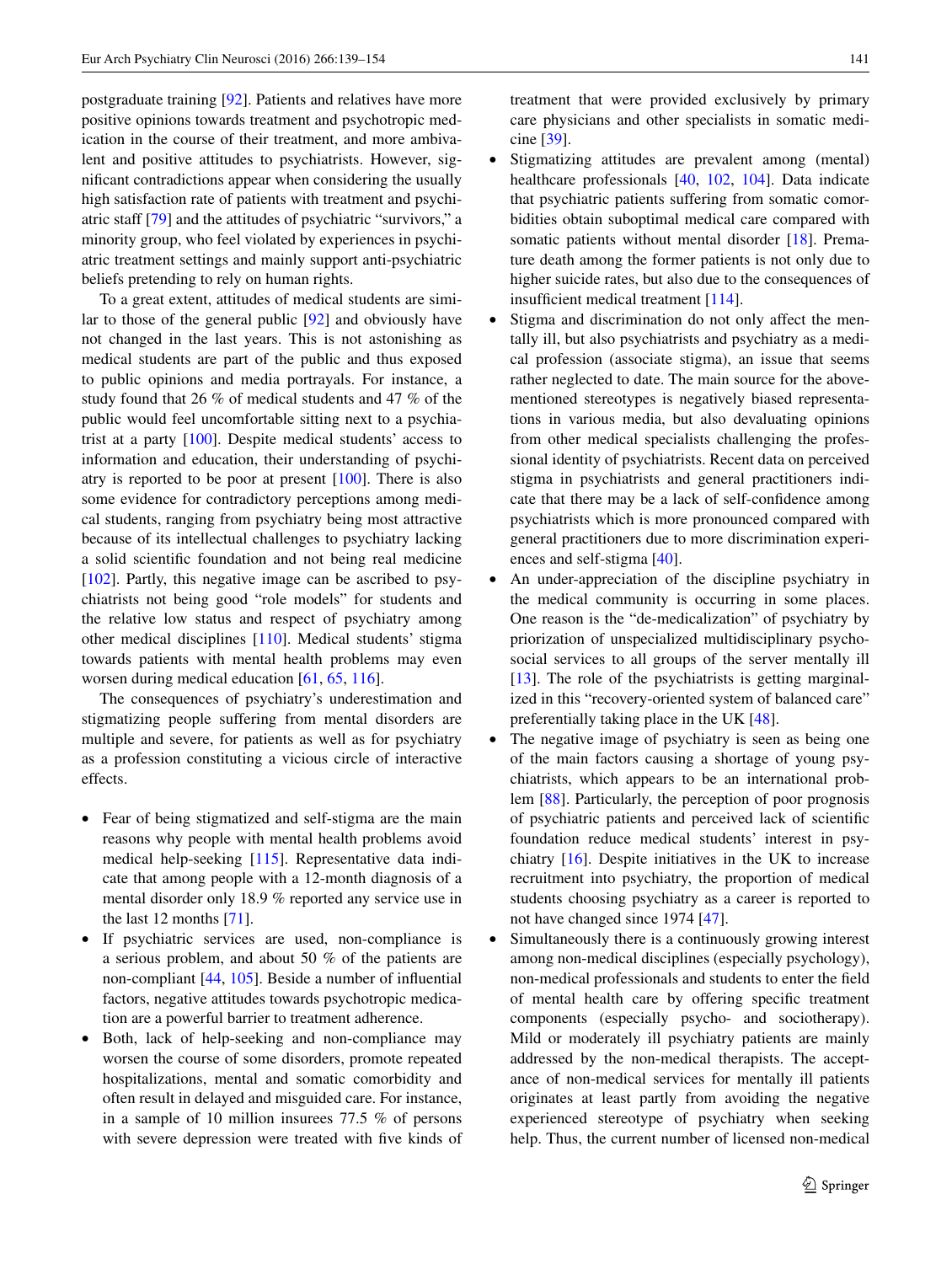psychotherapists in Germany and Austria is outnumbering psychiatrists by a factor of 5 and more.

# **Is the negative image of psychiatry based on social artefacts?**

There is no doubt about the fact that the negative image of psychiatry is in sharp contrast to numerous advances in mental health treatment and mental healthcare organization as well as in the scientific development of psychiatry as a profession. Interestingly, these progresses did not change the public attitudes towards psychiatry, the reasons of which are multiple and partly due to socially created artefacts. Overestimation of coercion in psychiatry, associative stigma, lack of public knowledge about mental disorders, (over)simplification of complex mental issues, social fear of otherness and blurred boundaries between normality and psychopathology are some relevant factors which might undermine the professional authority of psychiatry.

#### **Overestimation of coercion in psychiatry**

One major issue among these different factors seems to be the overestimation of coercion in psychiatry. Psychiatry is the only medical discipline which is viewed as coercive since its beginnings as a (scientific) medical discipline 200 years ago. In a representative German survey conducted in 2000, 25 % of the respondents wrongly believed that patients were not let out of the hospital and 50 % believed that straightjackets were still in use [[2\]](#page-12-4). Psychiatric asylums, compulsory treatments on patients and their seclusion from the rest of society have been described by mass media and sociologists as prison-like total institutions, where everyone would lose his mind and freedom (e.g. [\[45](#page-13-10)]). These opinions culminated in the anti-psychiatry movement in the 1970s. Even in 2009, one of the leaders of this movement, psychiatrist Thomas Szasz, known for his ideological critique of psychiatry as a science and his interrogation of its ethical foundation, stated that psychiatry should be defined by coercion, not by cure. "The psychiatrist's basic social mandate is the coercive–paternalistic protection of the mental patient from himself and the public from the mental patient" [\[112](#page-15-6)]. Another statement of the social psychiatrist Dörner [[23\]](#page-12-5) following the theories of Foucault [\[31](#page-13-11)] regarded the seclusion of the mentally ill from society as the key figure of psychiatry since its institutionalization in France in the early nineteenth century, leading to a care system in huge hospitals (asylums) outside the cities to guarantee an undisturbed life of the non-mentally ill citizens.

The public's negative image of institutional psychiatry may be partially rooted in those historically based social representations of mental care. Obviously, there have been no meaningful changes in these stereotypes in the recent decades despite the fact that significant developments in mental health care took place: the replacement of the traditional care in huge mental hospitals outside the cities by smaller hospitals within the cities, the development of community care, the increased participation of patient and caregiver organizations in psychiatric issues as well as the increased focus on patient autonomy in medical decisionmaking and the enactment of progressive mental health laws with respect to human rights (e.g. the World Psychiatric Association of Madrid on Ethical Standards for Psychiatric Practice 1996; the UN Convention on the Rights of Persons with Disabilities 2008).

Indeed, the stereotype of psychiatry as an agent of social control highlights a fundamental and innate dilemma of the psychiatrist due to his double role—to serve both a therapeutic and a regulatory mandate. However, as a doctor the psychiatrist is primarily responsible for protecting and rehabilitating the mental health of his patient. In combination with the regulatory mandate to control deviant behaviour in order to protect society from the risks potentially posed by mentally ill persons, role conflicts seem to be inevitable and are often difficult to dissolve. The primary concern is whether the restriction of the patients' personal rights due to compulsory care can be ethically and clinically justified [[106\]](#page-15-7). Thus, self-harm or dangerousness of the mentally ill person as legal conditions to involuntary admission has to be carefully examined and clearly defended in the contact with relatives, physicians from other disciplines, police or media. Specifically, compulsory treatment of a patient in order to solely protect the safety of third parties may aggravate the psychiatrist's conflict between medical, ethical and legal concerns. This dilemma is also internationally reflected by diverse legal, ethical and clinical standards in EU countries, requiring an increased international discussion [[21\]](#page-12-6).

#### **Associative stigma**

Since Goffman [[46\]](#page-13-12) it is known that stigma extends from the stigmatized person to persons in close contact to the former, whether they are family members, friends, mental healthcare professionals or psychiatric institutions (courtesy stigma, associative stigma, secondary stigma). The pure choice of psychiatry as a profession seems to be linked with social devaluation which is definitively an artefact. Gaebel et al. [\[40](#page-13-2)] found that psychiatrists in various countries perceive higher stigma and discrimination than general practitioners. Associative stigma is also a marked problem of young psychiatrists in training who report stigmatizing experiences within society in general and the medical environment in particular [\[12](#page-12-7)].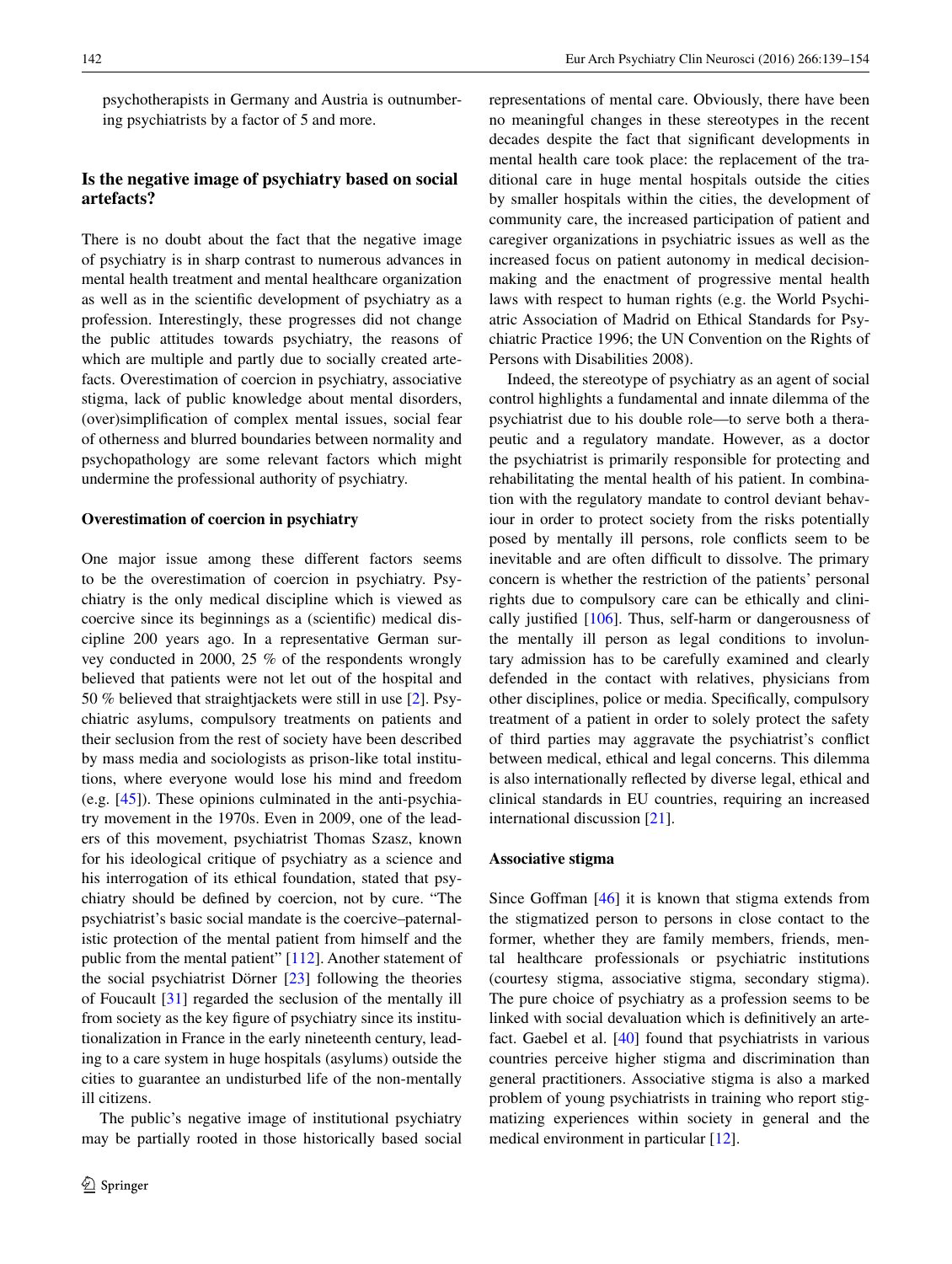An unpublished survey by the "Workgroup on the Image of Psychiatry" of the National Societies of Psychiatry in the EPA (W. Maier, P. Valon, M. Carrasco, W. Gaebel, T. Kurimay, A.M. Möller-Leimkühler, HJ Möller and P. Falkai) revealed that an overwhelming majority of respondents (66 %) experience self-stigma of psychiatrists as a major concern in the medical community. A comprehensive working platform on this topic deserves a maximal priority for the EPA.

The effects of associative stigma are related to dimensions of burnout and less job satisfaction among psychiatrists and may increase self-stigma and dissatisfaction among patients [[118\]](#page-15-8). However, there is also a considerable contrast of perceived stigmatization as a psychiatrist and job satisfaction. Studies from several European countries demonstrate a high level of job satisfaction and correspondingly low to medium burnout rates among psychiatrists [\[7](#page-12-8)]. Similarly, psychiatry trainees are mostly satisfied with their training, and satisfaction tends to increase with duration of the training [[10\]](#page-12-9).

Stigma does not encompass all mental disorders to the same degree; it mostly affects severely mentally ill patients (mainly with the diagnosis of schizophrenia, [[4\]](#page-12-0)). The stigma for less severely ill cases who preferentially attend psychotherapists is decreasing—at least in Germany. Psychotherapists as a special group of mental health professionals seems to experience a more positive public acceptance compared with psychiatrists, possibly due to the fact that they have no licence for compulsory treatment.

### **Lack of public knowledge**

Although being a fundamental component of good health, mental health has a comparatively low rank in community health policies, also manifesting in little knowledge about mental disorders in the general public. There is evidence from surveys in several countries for deficiencies in the public knowledge concerning prevention, recognition and treatment of mental disorders [\[58](#page-13-13)]. There is also evidence that mental health literacy can be improved by a range of interventions, although it has to be considered that information alone does not alter attitudes or behaviours. Possibly, disorder-specific interventions may be more effective than general approaches to mental disorders [[24\]](#page-12-10), e.g. antisuicide campaigns for people suffering from depression [\[50\]](#page-13-14).

The impact of knowledge on the attitude to mental illnesses, however, should not be overestimated even if they are diagnosis specific. For example, after several nationwide anti-stigma campaigns on schizophrenia and depression, during the last 15 years in Germany the stigma on mental disorders measured by social distance did not change to a substantial degree—for both disorders [[4\]](#page-12-0).

#### **(Over)simplification of complex mental issues**

(Over)simplification as a means to reduce complexity is relevant in understanding the mechanisms of social stereotypes and lay constructs of mental disorders.

While stereotypes support social orientation and cognitive economy, they are persistent and rather resistant to change even if stereotype inconsistent information is given [\[78](#page-14-7)]. Due to these functions and the fact that stereotypes are operating at a preconscious level, they can hardly be modified by short term interventions [\[63](#page-13-15)]. They are rather reinforced through negative representations of the mentally ill and psychiatrists by popular media and their internal journalistic selection criteria, thus producing a circular link.

Another issue that may contribute to understanding the persistence of stigmatizing attitudes towards people suffering from mental disorders should be mentioned: the social fear of otherness which is obviously an anthropological fact and refers to in-group overevaluation and out-group devaluation, a stereotype-associated phenomenon which can be observed throughout history and which has led many times to ethnocides and genocides.

Lay constructs of mental disorders and their causes (e.g. the broad acceptance of the burnout concept instead of depression) may differ significantly from psychiatric diagnoses due to multiple factors, including the social context, cultural beliefs as well as the need to simplify complex issues. Particularly, the biopsychosocial model of mental disorder is insufficiently elaborated as a concept and might therefore be too complex to be successfully translated to the public and also to the medical community (physicians). This may only partly be due to the degree of mental health literacy, and other reasons such as the resistance to expert diagnosis or the fear of stigma have also to be considered [\[90](#page-14-8), [93](#page-14-9)]. For instance, depicting mental disorders as brain diseases facilitates the acceptance of professional medical treatment; however, it does not change lay constructs of psychosocial stress being a major cause of mental disorders [\[103](#page-14-0)].

# **No clear cut line between normality and psychopathology**

The "objective" validation of psychiatric diagnoses in the context of multiple revisions of diagnostic constructs (ICD and DSM) continues to be a dominant topic of discussion in psychiatry and is the main argument for questioning its scientific/medical status by the general public and among medical disciplines. The fact that there is no clear cut line between normality and psychopathology (and more complicated, that experts' diagnostic definitions depend on time and culture, e.g. homosexuality) is a principle, inherent and unique characteristic of psychiatry. Along these lines, the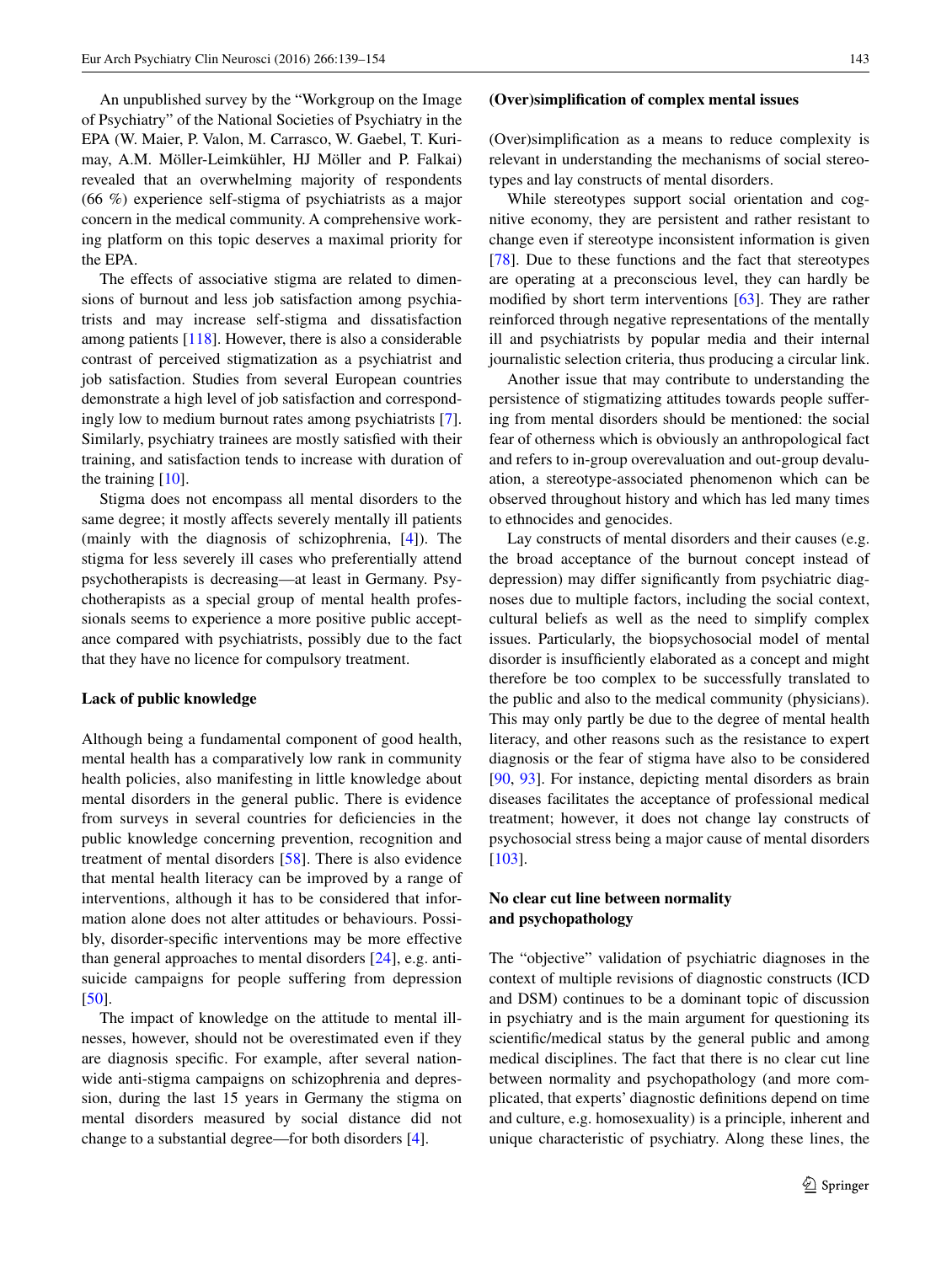lack of biomarkers supporting the reliability of the clinical diagnosis of mental disorders supports the notion of other medical disciplines that psychiatry is different from medicine, not exact and not scientifically based. Thus, criticism from different segments of the public, medical community or lay organizations is obviously predetermined, ranging from the notion that mental disorders do not exist at all, that diagnoses lack a scientific basis and are open to any exploitations for social control, political or economic purposes. As the diagnostic classification is currently based on patients' as well as relatives' reports, clinical symptoms, observable behaviour and psychometric tests, diseasespecific biological markers (=biomarkers) are still lacking even in the most recent version of DSM, the DSM-5 [[83,](#page-14-10) [84](#page-14-11)]. The repeated modification of diagnostic manuals redefines the critical border between normality and disorders within one or two decades differentially, just by committee consensus. This habit creates the impression that psychiatric diagnoses seem to be arbitrary and not scientifically based although similar problems occur in other disciplines (e.g. blood pressure, metabolic syndrome). Research in neuroscience has been impressively successful in understanding the genetic and molecular architecture of mental disorders in general and the basic neural circuitry underlying neural activities such as attention, memory or emotion; however, the hope to use these findings in order to validate mental health diagnoses by biological markers or laboratory tests did not come true so far [[27,](#page-13-16) [86\]](#page-14-12). The lack of biological markers is far from being unique to mental illnesses but can be found also in other medical disciplines and disorders (e.g. migraine). Furthermore, the accuracy (in terms of reliabilities) of many psychiatric disorders is not underneath major diagnoses in other medical disciplines; nevertheless, they are suspected to be pseudo-medical.

#### **Competition and intruders**

Already many years ago Pichot raised the concern that psychiatry is in danger to be absorbed by other disciplines. According to the wide range of mental disorders and their implications, a variety of methodological and theoretical approaches from other medical disciplines (Neurology, Psychosomatics) and from psychosocial sciences (Psychology, Social workers, Health Science) has been adopted. However, this structure implies the risk of hostile takeover by one or more of a number of disciplines like neurology, general medicine, alternative medicine, clinical psychology or social work taking advantage of psychiatry's stigma, lack of laboratory tests and clear diagnostic boundaries in order to gain new territory. For example, in UK and some countries nurses have the allowance, although restricted, to prescribe psychotropic medication for the patients. The unravelling of the neurobiological basis of several mental disorders enhances the similarity of neurology. In Germany and Austria, clinical psychologists but not the psychiatrists deliver the bulk of psychotherapy to the mentally ill independently from the medical sector—but fully and generously reimbursed by the salutary insurance system. Recently in Germany psychological psychotherapists were even authorized to treat the "heartland of psychiatry," i.e. schizophrenia in an autonomous fashion.

Within this intense competition, psychiatry appears as losing its identity, psychiatrists even being "an endangered species" [[62\]](#page-13-17). The negative effects of the growing involvement of medical as well as non-medical disciplines on the jurisdiction of psychiatry in the treatment of mental illness may be further reinforced by patients' and caregivers' organization bringing in their opinions and experiences. Thus, at least in some European countries, psychiatrists' remaining competence seems to be confined to severe mental disorders and their pharmacological treatment options which are not estimated by the general public very well.

# **Psychopharmacological treatment and link to pharmaceutical industry**

As this topic has not been in the focus of other recent stigma related publications like Sartorius et al. [[102\]](#page-14-1), we will address this issue here, given its relevance in the recent decade. For some time, the relations between psychiatry and the pharmaceutical industry have been of specific public interest. As psychiatric diagnoses are often perceived as pseudo-medical disorders/labels, it seems, e.g., logical from outside to conclude that a psychopharmacological treatment might be unnecessary and rather harmful than effective. In this context, the continuous reports and discussions about, e.g., the so-called low effect size of antidepressants in the scientific literature (meta-analysis by Kirsch et al. [\[64](#page-13-18)], critical response to this by Möller [\[81](#page-14-13)], Fountoulakis and Möller [\[33](#page-13-19)], Fountoulakis et al. [\[34](#page-13-20)]) and in consequence in the mass media (see critical comments by Fountoulakis et al. [[32\]](#page-13-21), Nutt et al. [\[91](#page-14-14)]) express and reinforce stigma against mental disorders and their pharmacological treatment. Interestingly, the effect size of antidepressants and other psychopharmaceuticals is on a comparable level as the effects of medications used in internal medicine [[69\]](#page-14-15), where none of this overcritical interrogation takes place. This critical discussion ignores eminent historical merits of clinical psychopharmacology, e.g. maintenance treatment with neuroleptics enabled patients with chronic schizophrenia to live in the community and take advantage from psychosocial interventions. Furthermore, antidepressants contributed substantially to the decline of the suicide rates in many countries.

Stigma is also strengthened by the continuous interrogation of the advantage of the modern, so-called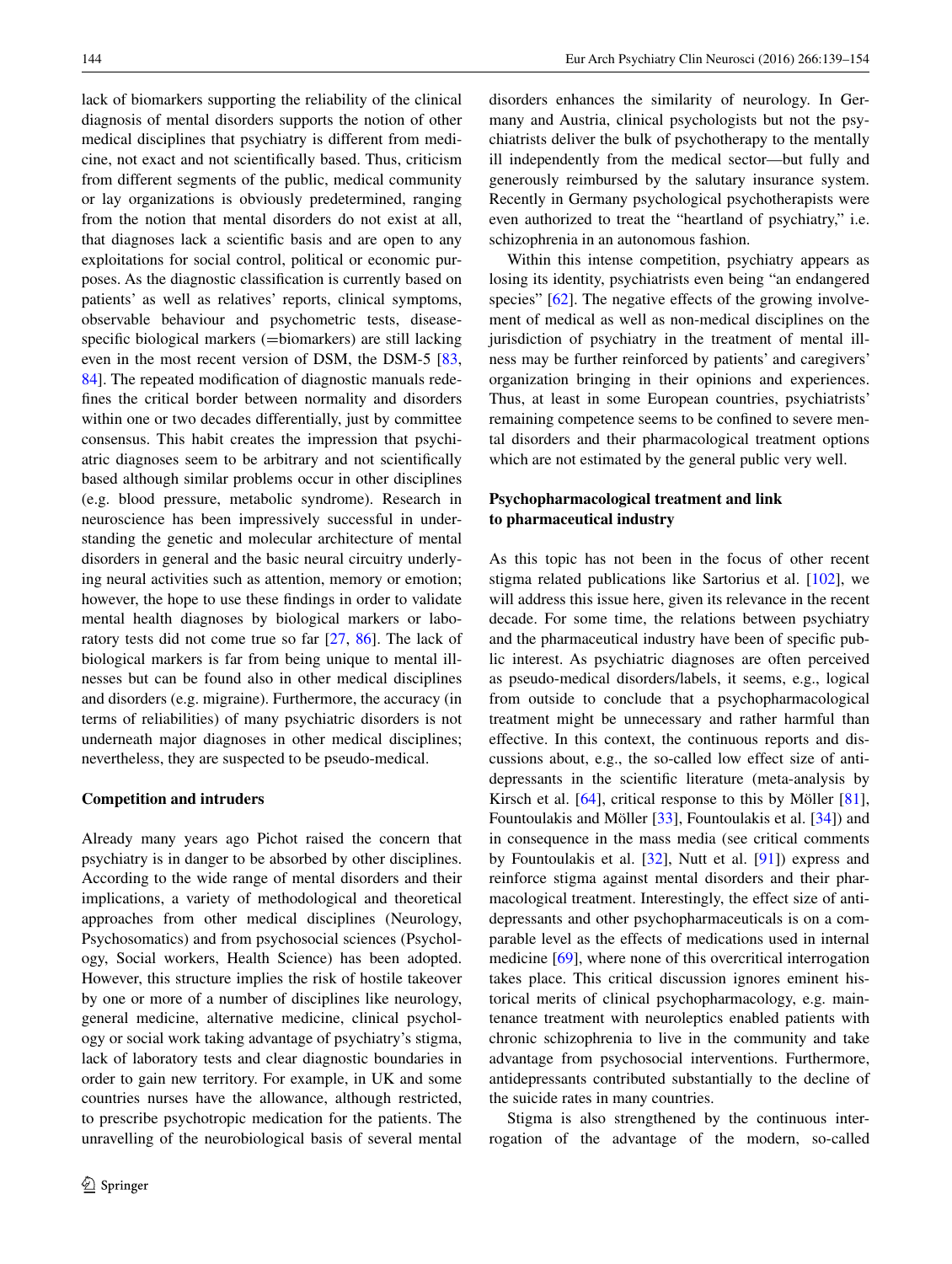second-generation antipsychotics in the scientific literature with a culmination around the CATIE study [[60,](#page-13-22) [68,](#page-14-16) [70,](#page-14-17) [80,](#page-14-18) [113](#page-15-9)] and in consequence by the mass media. In general, it is well known and already reported in earlier reviews on stigma of psychiatry that treatment with psychopharmaceuticals is under a very critical focus by mass media with a stereotypical negative reporting, both content-wise and in an exaggerated rhetorical style—widely in contrast to the reporting of medication used in internal medicine [\[3](#page-12-11), [8](#page-12-12), [49,](#page-13-23) [52](#page-13-24)].

Pharmaceutical companies are accused by the media and prominent experts to "disease mongering," that is extending the boundaries to treatable illness to expand markets for new products [\[6](#page-12-13), [87](#page-14-19)]. Psychiatry, specifically with respect to DSM-related inflation of diagnosis (see below), is consequently accused to be in collusion with the pharmaceutical industry and an easy target for corrupt influence [\[55](#page-13-25)]. Another often presented argument in this context, undermining the credibility of pharmaceutical companies and their research actions, and in consequence also psychiatry, is the underreporting of negative drug trials [\[117](#page-15-10)]. Interestingly, the same phenomenon has been described for psychotherapy studies [[14,](#page-12-14) [15,](#page-12-15) [30\]](#page-13-26), however, in contrast to drug trials, interestingly without any negative consequences in the media and public opinion. The recent almost unreflected reporting on brain alterations under treatment with antipsychotics [[38\]](#page-13-27), inducing the question whether treatment with antipsychotics has an appropriate risk–benefit profile, and the respective one-sided discussion in the mass media is another example for overcritical reporting by psychiatrists themselves, mirrored by mass media and public opinion (see [\[35](#page-13-28)], and letter to the editor by Falkai [[27\]](#page-13-16)).

Given these complexities of drug treatment, postgraduate education of psychiatrists in psychopharmacology should be intensified. However, it was downgraded in some countries (ironically), while the psychotherapeutic component has been strengthened (e.g. in Germany, Denmark [[67,](#page-13-29) [108](#page-15-11)]). This change is motivated by the growing scepticism towards psychopharmacology and will in the long term highlight psychotherapy as the major therapeutic competence for psychiatrists.

### **Lack of funding for mental illnesses**

Overall in funding of services and research in medicine the amount of funding of medical disciplines is correlated with the mortality of the respective disorders. This is particularly true for mental disorder, where mortality is a bad indicator of its clinical relevance. Other issues of medical relevance are ignored; e.g., depression predisposes to heart infarcts, but the resulting mortality is fully accounted for the heart diseases. More appropriate indicators are "loss of quality of life" and "loss of quality-adjusted years lifetime (QUALYS)". Even though also these indicators probably underestimate the role of mental disorders, an eminent discrepancy is observed: mental disorders account for 20 % loss of QUALYS but receive only 10 % funding. These figures represent the lack of awareness of governmental authorities; the stigma on mental illness might be a reason for this ignorance with the consequence of enhancing stigmatization. The apparent underfunding of psychiatry has not only deleterious consequences for the amount and quality of care. It also contributes to the status of psychiatry in medical communities and is a frequently cited argument by medical students when deciding not to become psychiatrists.

# **To what extent is psychiatry self‑responsible for being underestimated?**

There is no way for psychiatrists and psychiatry as a profession not to deal with the different aspects of the public's perceptions and own vulnerabilities outlined above. Some of these aspects might hardly be modified; however, psychiatry has to bear responsibility for presenting itself as a serious academic discipline as well as an institution providing the best mental health care for all patients with mental disorders. Thus, the question arises, which are the weak points or are those internal issues probably fostering underestimation?

### **No clear professional identity**

As pointed out above, psychiatry seems to lack a professional identity due to the complexity of its subject, to diverging internal ideologies and to the increasing competition from other professions. In contrast to other medical disciplines, there is a lack of a coherent theoretical basis [\[62](#page-13-17)]. Actually, psychiatry includes different "cultures" of knowledge and care. These different approaches are frequently not acting in harmony and synergy but are creating conflicts between a social and a neurobiological dimension [\[13](#page-12-2), [99](#page-14-20)]. Those controversies damage the image of psychiatry. Instead of building on and further developing a strong biopsychosocial model as a common theoretical basis and "trunk of a tree"  $[51, 72]$  $[51, 72]$  $[51, 72]$ , the trend is to underline diverse branches of the tree, e.g. biological [\[94](#page-14-22)] or social psychiatry [\[99](#page-14-20)]. Recent research progress provides now cohesive integrated models what might be useful in the future [\[73](#page-14-23)].

Certainly, the biopsychosocial model has been criticized for being arbitrary and vague with regard to causal explanations, but leaving this integrative model would not solve the underlying problem. Big hopes and a new identity are currently linked to genetics and neuroscience being described as a new paradigm shift in clinical care, research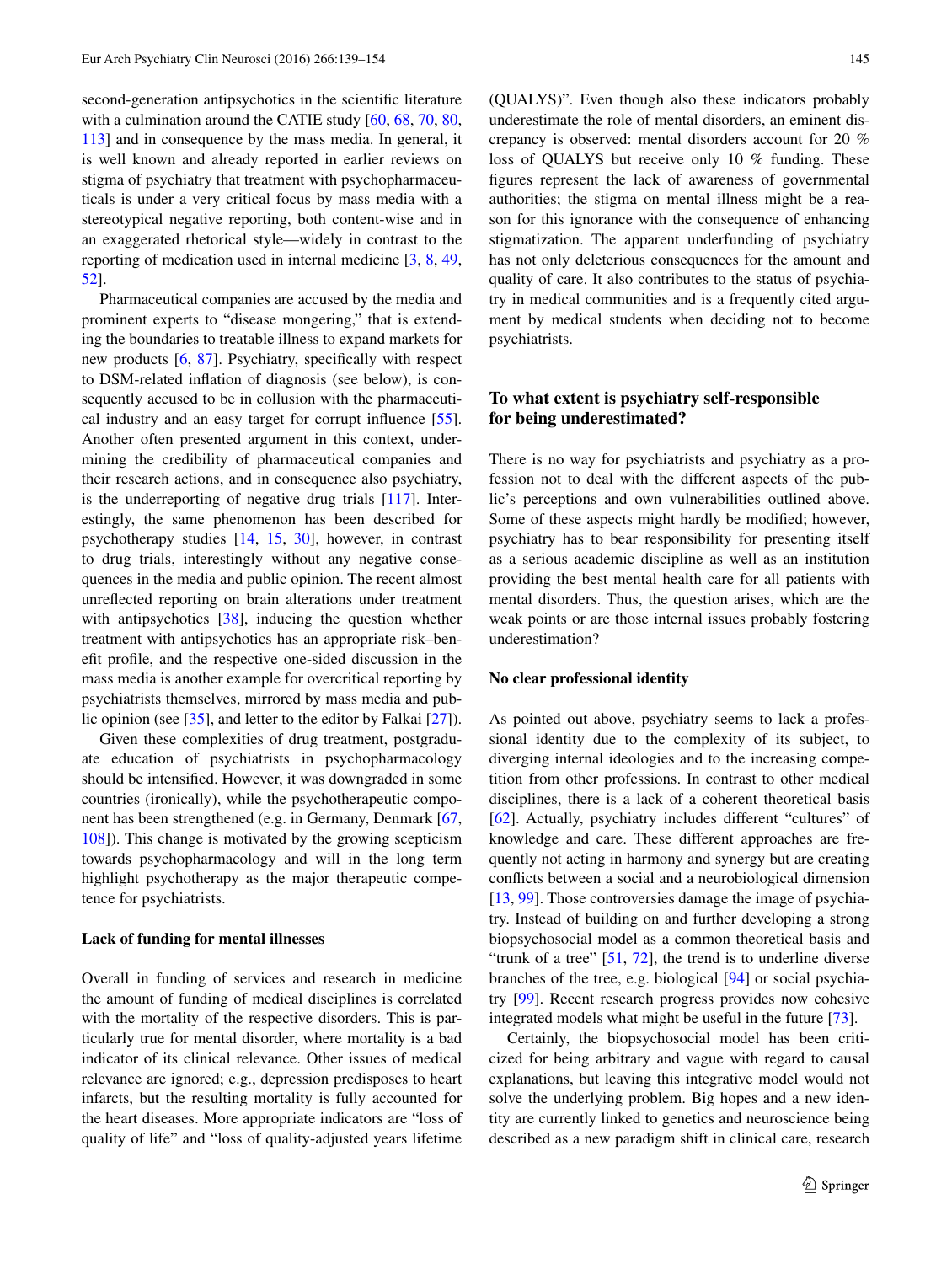and education [[101\]](#page-14-24). But what about the public perception of psychiatry defining mental disorders as brain disorders? As recent data indicate, the promotion of the biological model has improved the acceptance of professional treatment, but not the acceptance of the mentally ill [\[103](#page-14-0)]. Insofar it is probably not a cure for the patients' stigma [\[97](#page-14-25)], and whether it is a cure for psychiatry's public image remains an open question. What is perhaps more important is the risk of losing sight of the suffering patient as a whole person.

The current move of the clinical field of psychiatry (originally medical care for mentally ill patients) towards promotion of mental health in the general population ("mental health problems," [[72\]](#page-14-21)) might contribute to the downgrading of medical aspects of care [\[13](#page-12-2)]. Although this development is rational given the research on pathogenesis and early stages of mental illness, psychiatry is challenged as a medical discipline. The vagueness of the identity of psychiatry has also serious consequences on the organization of mental health care; some countries are taking different positions—partly due to political decisions: in Denmark psychiatry was secluded from the medical hospital system created by the misunderstanding that mental disorders are mainly socially defined but less so medically [\[108](#page-15-11)]. In the UK, a political reform (Department of Health "New Ways of Working of Psychiatrists" [\[19](#page-12-16)]) gives priority to non-specialized multi-professional general care for mental health promotion lead by a non-medical "clinical governance" [\[48](#page-13-8)].

Consequently, questions were raised as: "What is the role of the medically trained professional in mental health care? What does the medical approach add, and what are its disadvantages?" [[9\]](#page-12-17).

# **Changes in diagnostic classifications and lack of biomarkers**

Models of mental disorders are complex [[41,](#page-13-31) [121](#page-15-12)] and involve among others neurobiological and psychosocial factors, and their conceptualizations are changing over time with different focuses. Psychiatric diagnoses reflecting these developments in the aetiopathogenetic understanding are changing too over time. This instability is not unusual in other medical disciplines, but in the outside perception of psychiatry it creates the impression that there might be something wrong with psychiatric classification and diagnoses and that it might be not valid or not reliable or both. "In more than 30 years of work at the international level, I have never seen such an international campaign in so many countries against the validity of psychiatric diagnoses and the efficacy of psychiatric treatments, especially medications, and I have never experienced such a weak and ambiguous response by our profession, with so many prominent

figures in the field just arguing against each other and actually reinforcing the bad public image of psychiatry" [\[72](#page-14-21)].

The debate whether changing diagnostic classification is representing a scientific progress or an indicator of a certain arbitrary approach to diagnoses has recently culminated around the development and release of DSM 5 which has been highly noticed by the public. Arguing about classification is quite common in medicine, but the difference is that lay people/the public believes they can judge the arguments about psychiatric diagnoses than diagnosis in other fields of medicine. While the first DSM (1952) listed 106 disorders, DSM-2 (1968) listed 182, DSM-3 (1980) 265 and in DSM-4 (1994) the number of diagnoses increased to 365. DSM 5, published in 2013, did not add many new diagnoses, but has been criticized for creating more mental patients by lowering the threshold for several disorders, especially depression, and for pathologizing normal behaviour [\[6](#page-12-13), [83](#page-14-10)]. Other critique refers to the lack of validity within diagnostic categories due to missing biological markers which define them, and the low interrater reliability of many disorders, e.g. less than 0.30 for depression to mention an extreme case [\[84](#page-14-11)]. As a consequence, for example, the US-American NIMH, which is the world's largest research institute for mental health, has announced to reorientate its research from DSM categories towards neuroscience-based proposition of a new classification system (Research Domain Criteria, RDoC [[54,](#page-13-32) [55\]](#page-13-25)). Already for psychiatrists this competition between the DSM 5—primarily US-American, but worldwide well received especially for research purposes—and the RDoC is difficult to understand. Particularly, if the potentially complementary character of the two systems is not understood, this sheds even more problematic light on psychiatric classification and disorders in view of the public.

With regard to the public image of psychiatry, a fundamental concern is that by lacking either a sound biological basis or a deeper description of the patient's individual problems, the person has been lost—which is the real subject of psychiatry [\[98](#page-14-26)]. A particular internal challenge to psychiatry is the decreasing confidence in the knowledge base of diagnosis and classification [\[62](#page-13-17)]. Instead of taking the individual concerns and impairment of a patient seriously, he is diagnostically relabelled because of the change in symptom based diagnostic definitions by the committees (without improving treatment and outcome options)—without any change in the individual medical problems. Thus, not only the scientific but also the clinical utility of DSM is questionable. This question is underlined and even more complicated by the fact that beside the DSM system the ICD system (official classification system of WHO and worldwide mandatory, especially for clinical use and documentation) exists, of which the 11. edition is now in preparation [\[43](#page-13-33), [74\]](#page-14-27). As far as it can be seen, it will have many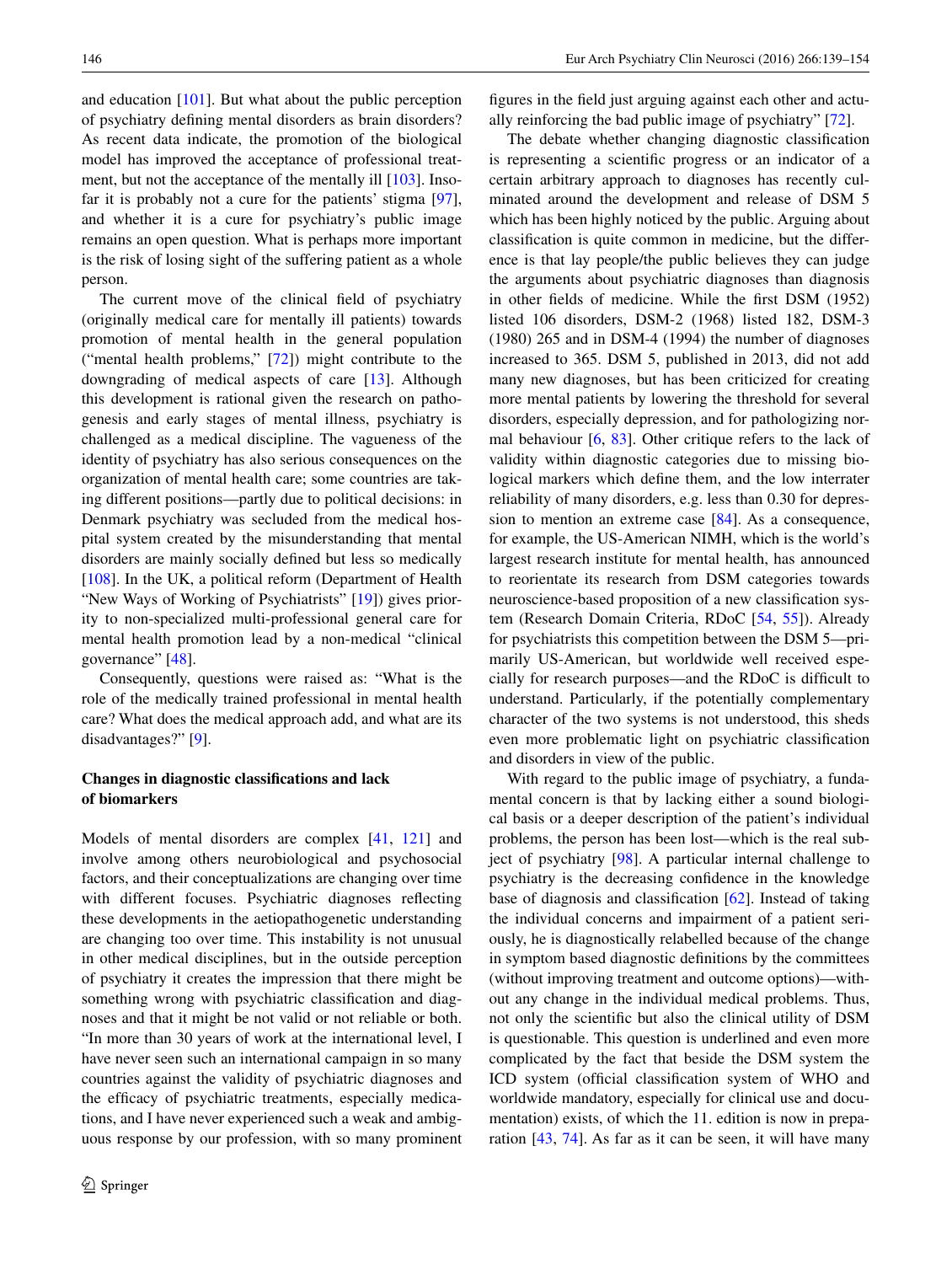similarities with DSM 5, but concurrently, there will be a lot of differences as already in times of coexistence of ICD-10 and DSM-IV. Again, these inconsistencies induce questions about the validity of psychiatric constructs. It is difficult to recognize the necessities of the continuous changes in diagnostic definitions in the absence of breakthroughs of major clinical relevance which might motivate convincing and useful changes in previous diagnostic views. Instead, the current continuous modification of diagnoses without compelling necessity stimulates doubts in the seriosity of the scientific basis of psychiatry.

### **Limited consensus about best treatment decisions**

As patients have easy access to detailed medical information by printed media and internet, they often will make the experience that the psychiatrist's prescription seems not to follow EBM-based guidelines. That he is probably more driven by clinical experience and individualized decision-making is difficult to understand from a patient's view. Generally, guidelines have not been so well received even by experts, because they feel that they only follow the smallest common denominator, that guidelines are too conservative, and taken all guidelines for special indications together, that there are a lot of discrepancies. Thus, it can happen that one psychiatrist recommends another treatment for a given mental disorder than the other, which is confusing from the patient's viewpoint. For example, a patient suffering from depression could be recommended by one specialist to take an antidepressant, by another specialist to undergo psychotherapeutic treatment only, or by a third one to take a mood stabilizer (based on the assumption of bipolar depression). In this context, especially in the case of non-response, rationality or irrationality of comedication/polypharmacy is a matter of continuous debate [\[85](#page-14-28)]. The patient might also experience that in contrast to guidelines recommendations (e.g. [[20\]](#page-12-18)), he was not offered psychotherapy or a combination treatment with psychotherapy first rank, but primarily an antidepressant. Psychotherapeutic treatment is, as studies have demonstrated, less common and less achievable in everyday practice than recommended in guidelines [\[82](#page-14-29)]. In this context, also the discrepancies between expert opinion and respective treatment decisions and patient's therapeutic preferences lead to dissatisfaction of the patient. While psychiatrists often prescribe psychopharmaceuticals first line, patients might prefer psychotherapy. In general, public beliefs are more positive to many other, often rather irrational treatment options than to psychopharmaceuticals, which rank on the last places, e.g., in the case of depression [\[49](#page-13-23)]. Although some of these reported problems might also be an issue in other fields of medicine like internal medicine, they seem much more important in psychiatry and, especially, they are frequently over-exaggerated in the public opinion and mass media with the tendency to diminish the reputation of psychiatric treatment.

## **Lack of collaboration with other medical disciplines/ settings**

Mental disorders are (a) risk factors for several somatic diseases and (b) sequelae of major somatic disorders with deleterious effects on quality of life and mortality. There are strong associations to the metabolic syndrome and cardiovascular diseases leading to major needs of collaboration with other medical disciplines.

Yet, due to the separation of providing health care in sectors (in- and outpatients), and in general and specialized disciplines, psychiatry lacks collaboration with, e.g., general and internal medicine. Treatment gaps for patients (in particular comorbid patients) as well as interdisciplinary research gaps are the sequelae. A major reason is that "interface" competences with somatic medicine like psychooncology, psychodiabetology and psychocardiology are not well developed in psychiatry—at least in many places.

Most psychopharmaceuticals are prescribed by general practitioners, and most patients with mental disorders, in particular depression, are treated in primary care. However, there is broad evidence for a number of problems: in about 53 % of patients suffering from depression, depression is not recognized by the GPs [\[77](#page-14-30)], in the case of correct diagnosis only a subset receive adequate treatment, while depression treatment is often not appropriate and effective [\[96](#page-14-31)]. This is due to a number of provider and patients' characteristics, but can also be attributed to a lack of collaboration between general practitioners and psychiatrists. As studies have shown, the usual treatment by GPs does not follow the stepped care model for depression and over-rely on antidepressant prescriptions with high rates in Europe as well as in the USA [\[36](#page-13-34)]. They seem to be unrelated to the severity of symptoms, are not given at the right dosage, are not monitored carefully and do often not comply with the patients' therapeutic preferences [\[49](#page-13-23)]. In addition, brief but effective psychotherapeutic interventions are seldom offered in the general practice because of lack of expertise and time of the GPs, although they are considered to be important [\[5](#page-12-19), [20](#page-12-18), [36\]](#page-13-34). Consequently, these treatment gaps result in unmet patients' needs and low treatment adherence which again reinforce negative attitudes towards psychotropic medication.

# **The status of psychiatrists and recruitment rates among medical students**

Within the medical community, the status of psychiatry and psychiatrists is considered to be low and reported for most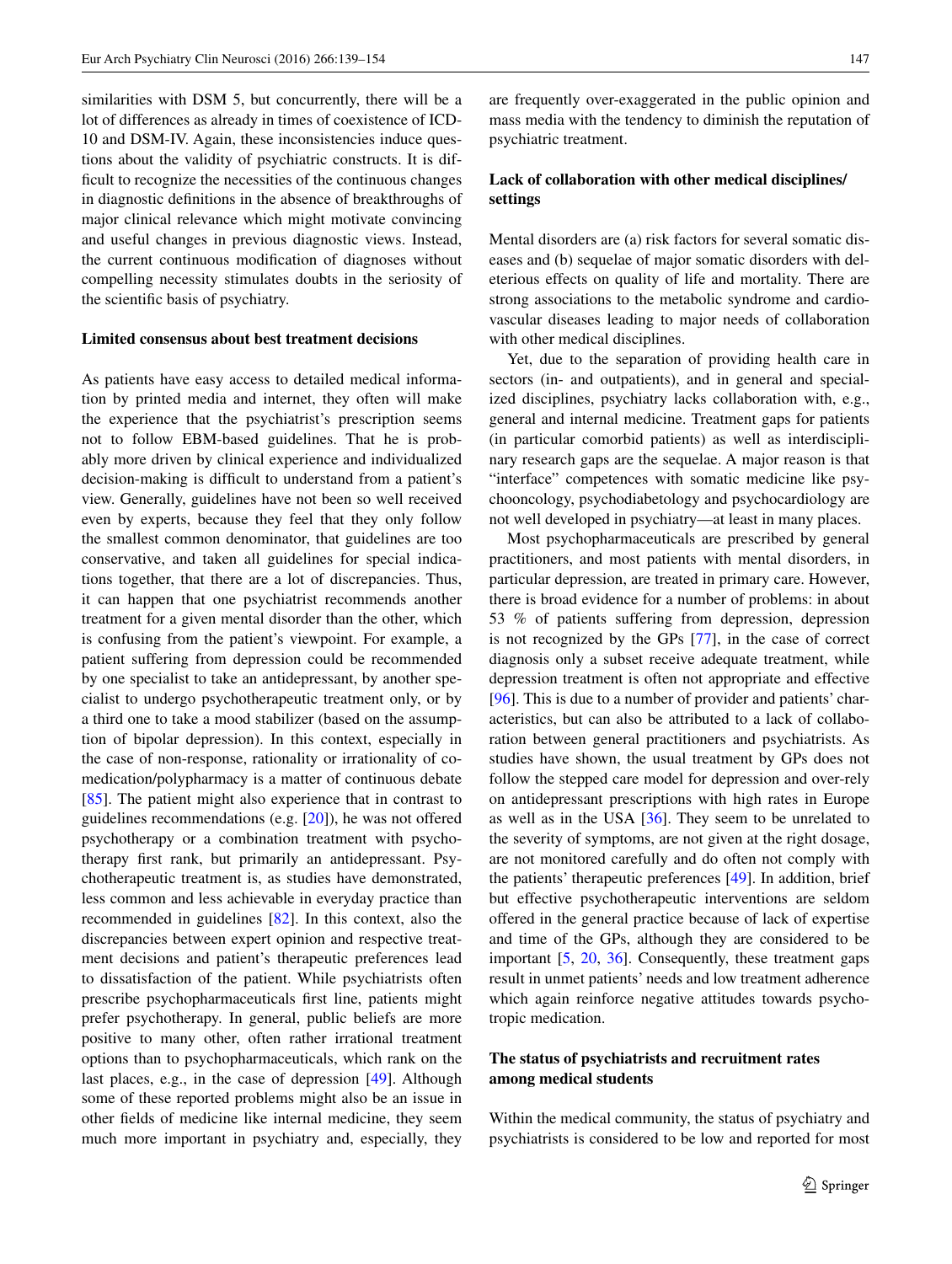countries [[110\]](#page-15-0). Multiple reasons can be cited for an explanation: separations between physical and mental health care at least in some countries; marginalization of the psychiatrist compared to non-medical professions in a less specified mental health system; consideration that the field is less scientifically based than others what is reflected by vagueness in diagnoses and therapies; broad heterogeneity of approaches to conceptualize, treat and control mental illness (including non-medical approaches); and the difficulty to integrate these approaches into a convincing biopsychosocial disease model.

Thus, it does not come as a surprise that since recent decades, recruitment of medical students into psychiatry is insufficient and not developing in the needed scope; also there is a substantial drain of psychiatry among the beginners in the field. Some surveys in medical schools even concluded that "medical schools are a breeding ground for stigma and discrimination" towards mental illness [[1\]](#page-12-20). In this context, a survey on attitude of medical school faculty members reported that psychiatry and psychotherapy are not presenting a good "role model." Apparently, our discipline carries the responsibility for its negative image.

### **What can be done? Some recommendations**

Our recommendations are in line with those of the WPA guidance by Sartorius et al. [\[102](#page-14-1)]. In addition to these, we will point out some strategies which can be derived from the problems outlined above. The frequently stated assumption that the bad image of psychiatry is predominantly a matter of communication (e.g. with the media or with medical students) seems too short-sighted, as it does not touch the focus of the issue which is the self-concept of psychiatry—or the trunk of the tree. Creating and representing a positive self-image is therefore the basis for any further actions to improve the image of psychiatry. Creating a positive self-image includes the following components.

#### **Build self‑esteem, self‑confidence and stop self‑stigma**

Adopting to associative stigma results in self-stigma and promotes a self-image as victim which seems a dysfunctional response while supporting the stereotypes [\[89](#page-14-32)]. Blaming solely the others, public, media and other medical disciplines for psychiatry's bad image while ignoring the own shortcomings is one key point, the other is a kind of one-sided propaganda to push psychiatry primarily as a neuroscience (e.g. [\[54](#page-13-32), [59\]](#page-13-35)) instead of promoting psychiatry as one of the three large medical disciplines beside surgery and internal medicine, well grounded by a biopsychosocial framework. Creating a positive self-image should be directed to the patients' needs, not to a constant self-focus

which is dysfunctional as well as self-victimization. Googling the term "psychiatry in crisis" resulted in 34.000.000 hits at the end of January 2015, possibly indicating a highly increased primarily negative self-focus at present.

Our recommendation is that psychiatrists should learn to bring success stories on progress of mental health care much more frequently into the public, e.g. reduction in suicide rates, increased acceptance of treatment, new and effective psychotherapeutic interventions, new effective biological treatments like rTMS as well as the fact that the treatment efficacy measured by NNT is very similar between psychiatry and other medical disciplines.

Building a positive self-assertiveness includes that critiques from outside, even from anti-psychiatry has to be taken serious without leading to self-devaluation which would otherwise affect the patients.

The WPA and some authors plead to extend the term "stigmatization" from patients to their medical carers and to self-referential processes ("self-stigmatization"). These modes of description and, respectively, self-description are esteemed as "inappropriate" to us. A core argument addresses non-medical professionals. In the public and also in the medical community, another professional group of carers, psychotherapists (including psychologists), are far from being stigmatized by professionals and are resistant to self-stigmatization. Thus, it is not evident that closeness to the stigmatized patients has contagious effects on their medical specialists. "Stigma" includes that those who carry the stigma experience "mal-judge" and those who stigmatize are ignorant and evil-minded. Yet, there are serious internal challenges of our discipline contributing the low status. Those challenges have to be solved within our discipline.

#### **The biopsychosocial model as an integrative framework**

It is a great strength of psychiatry to be the only medical profession to deal with the patient as a person in an era increasingly dominated by organ-based medical subspecialities [\[25](#page-13-36)] and molecular paradigm shifts, e.g. in cardiology or general medicine [\[56](#page-13-37)]. Psychiatry's focus on the patient as a person in theory and clinical practice is preserved by the biopsychosocial model integrating fundamental psychiatric knowledge ("understanding" and "explaining" by psychopathology and clinical phenomenology) with advances in neuroscience, genetics, social epidemiology and other fields in order to improve diagnosis and treatment [[42](#page-13-38)]. As long as neuroscientific insights cannot be translated into diagnosis and treatment of an individual patient who present with his phenotype and not with his genotype or biosignature [[57\]](#page-13-39), boostering the image of psychiatry primarily as neuroscience seems to be one-sided and will be perceived by the public as inhumane and reductionistic. For all these reasons, the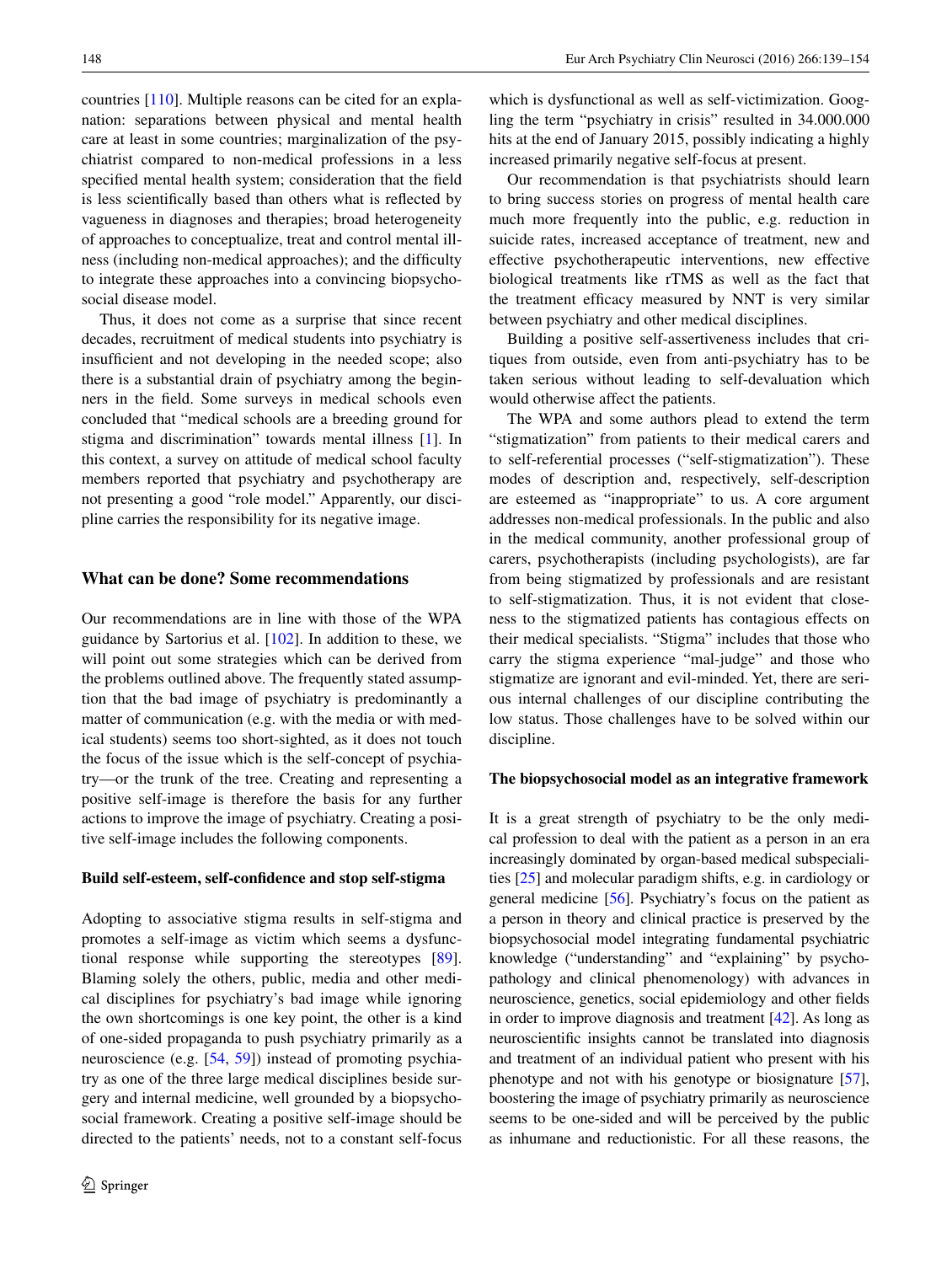biopsychosocial model may be seen as the trunk of the tree. Due to the heterogeneity of disorders and individual patients, it does not represent a unifying theory, but relies on a thoroughly interdisciplinary approach. This might be the most exciting and intellectual challenging approach psychiatry can offer even for young medical students, linking science and humanism. This is where the credibility of psychiatry lies.

#### **The art of self‑marketing**

Representing a positive self-image and the advances and capacities of the field implies a positive and continuous contact between psychiatrists and the local media. While press campaigns have been developed and evaluated for reducing the stigma of persons suffering from mental disorders, no such interventions seem available with respect to the stigma of psychiatry/psychiatrists. Earlier recommendations focus on a higher visibility of psychiatrists in the media and on the combination of knowledge and contact to persons with mental disorders [[102](#page-14-1)]. Besides expert information about disorders and treatment options, basic questions should also be addressed in the media to battle myths and stereotypes about the work of a psychiatrist. One example refers to the assumption that psychiatric diagnoses must be based on biological tests to be valid diagnoses. It has to be communicated that a disorder can be diagnosed by its clinical picture, that biological tests in medicine are not deterministic, but probabilistic, that somatic diseases can also lie on a continuum with normality (e.g. hypertension, diabetes) and that in medicine there is also no gold standard for defining a state as disease [[72](#page-14-21)]. Another example to battle myths is the belief that psychopharmaceuticals are not effective. It seems absolutely unknown to the public that psychiatric medication is as effective as medication in general medicine [\[69\]](#page-14-15), if they are adequately prescribed. This fact has to be continuously communicated.

A further aspect of positive self-marketing has to be mentioned. In order to reduce confusion and uncertainty among the public and doubts about the seriousness of psychiatry in the medical community, internal dissents should not get out to the media. Psychiatrists should not be arguing against each other in the public, but present with broad consensus (trunk of the tree, [[72\]](#page-14-21)).

Presenting with broad consensus to the public, with information and success stories, and focussing on a confidential doctor–patient relationship as the basic component of treatment are important strategies to increase trust in psychiatrists and mental health services—which in turn would result in increased help-seeking in mental health care [[40](#page-13-2)].

### **Integrating mental and physical health**

To realize a biopsychosocial framework in diagnosis and treatment, a consequent integration of mental and

physical healthcare disciplines and services is required, on the system level (state, healthcare institutions) as well as on the individual level [[18](#page-12-1)]. Although first steps have been achieved, this vision should remain a strong motivation for planned activities, according to the WHO statement "No health without mental health" and a recent EU initiative [[76](#page-14-33)]. This would benefit particularly comorbid patients and their families, health professionals, notably general practitioners, as well as psychiatry's status as a medical profession and its stronger integration into medicine. Additionally, undertreatment, overtreatment and misguided treatment would be reduced, while continuity of care and the patients' social inclusion would be facilitated. As a basic requirement, health specialist should be able to diagnose comorbid problems, for psychiatrists this should be no problem because they have been trained in physical medicine and can rely on WPA recommendations for assessing physical problems in patients with mental disorders [\[17,](#page-12-21) [18](#page-12-1)]. However, diagnosing mental comorbidity might be difficult for medical doctors due to the fact that psychiatry is often neglected in medical schools [[75](#page-14-34)]. To improve their diagnostic skills in mental disorders, (a) valid diagnostic instruments for mental disorders should be made available to other medical disciplines and (b) medical curricula in undergraduate and postgraduate training should be revised by teaching mental health know how and providing personal contact to persons with mental disorders, what has been proved to be one of the most effective anti-stigma strategies. Although there is growing evidence of comorbid mental and physical health problems, specialist care tends not to focus on comorbidity [[17,](#page-12-21) [22,](#page-12-22) [76\]](#page-14-33). Consultation–liaison psychiatry is a mean to solve this problem for physically ill patients with psychiatric comorbidity. Liaison psychiatry services are mostly based in general hospitals, but also work with primary care in the management of comorbid medical and psychiatric illnesses. Generally, it should be mandatory for general hospitals to collaborate either with their own psychiatric department or with practicing psychiatrists, but this may be different in different countries; e.g., in Germany it is not mandatory [[119](#page-15-13)]. Detailed guidelines for training in consultation–liaison psychiatry have been established, e.g., by the EACLPP workgroup (European Association of Consultation–Liaison Psychiatry and Psychosomatics; [[107](#page-15-14)]). To date, scientific evidence referring to the effectiveness of liaison psychiatry in general hospitals is limited mainly due to methodological problems [[120](#page-15-15)], and collaboration of psychiatrists and GPs in primary care is often impeded by numerous structural factors [\[29\]](#page-13-40). Thus, integrating mental and physical health care still remains a vision, but a vision that is widely shared by different parties.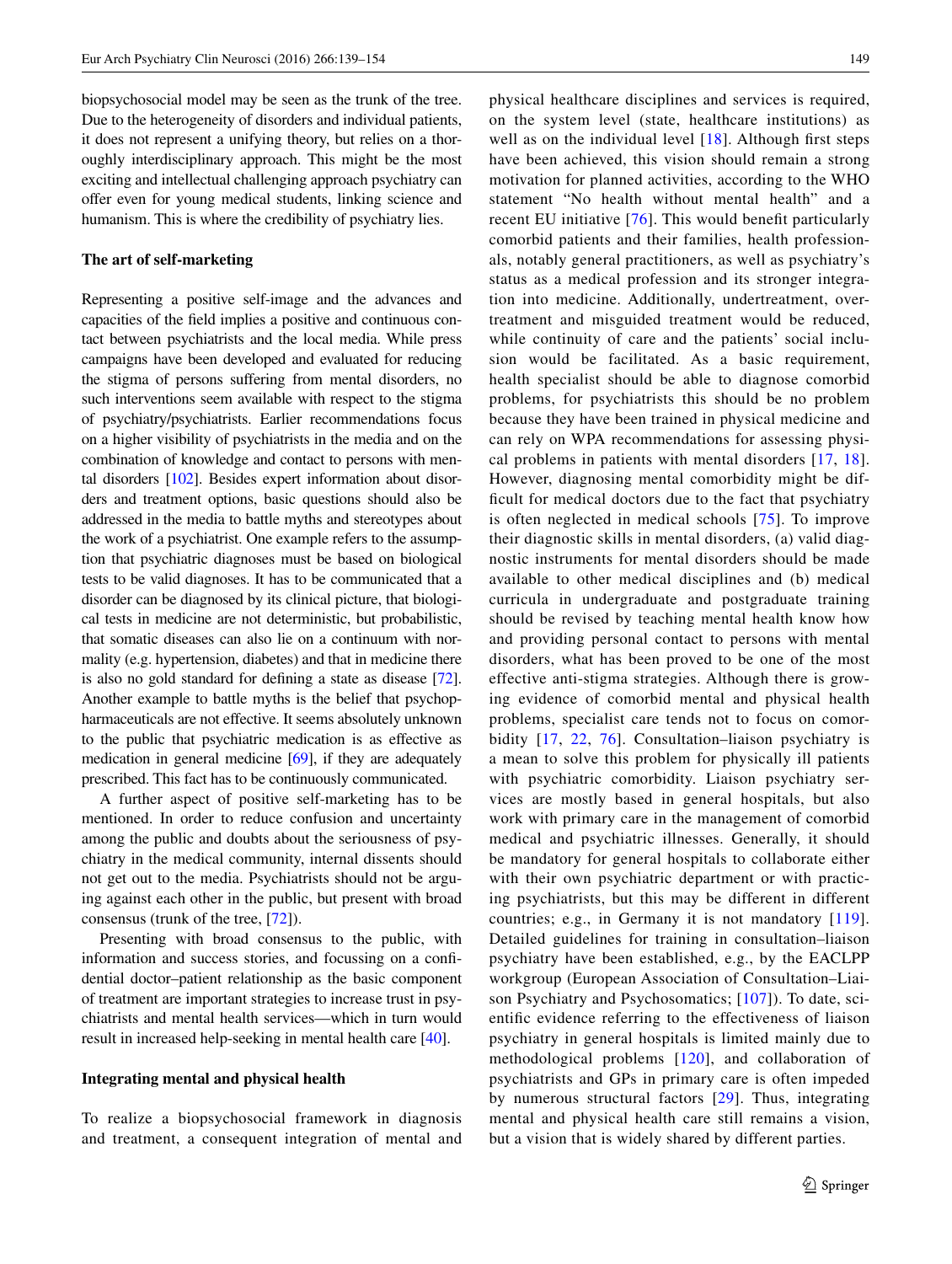#### **Better recruitment of medical students in psychiatry**

As mentioned above, the negative image of psychiatry is held to be one of the main factors causing a chronic shortage of young psychiatrists in many European countries, which can be also observed in general medicine, but to a lesser extent. Given the increasing burden of mental disorders and the increasing demand for psychiatric services, this will be a substantial problem. What can we do to make psychiatry more attractive to medical students? First of all, there is some consensus in recommending that students should be educated about psychiatry much earlier and should be given more opportunity to make experiences in psychiatry including personal contact to patients during their undergraduate and postgraduate years [[47,](#page-13-9) [100\]](#page-14-4). This may be more important for psychiatry than for general practice or other specialities. A large multicountry survey [[28\]](#page-13-41) demonstrated that specific aspects of undergraduate education are associated with final year medical students choosing psychiatry as a career, e.g. importance of own vocation, interest in psychiatry before medical school, undertaking a psychiatry special study module or elective and exposure to didactic teaching. Furthermore, there is broad agreement that psychiatry should be presented within the mainstream of medical professions to counter the belief that psychiatry is too remote from medicine. However, what might be the most effective strategy in achieving this aim is still unclear. For example, despite of a decade of initiatives for medical students by the Royal College of Psychiatrists in the UK the recruitment rate did not change [\[47](#page-13-9)]. While emphasis had been put on the biopsychosocial model, alternative approaches call for more emphasis on the medical model in teaching psychiatry; however, the limited applicability of the medical model may be a reason for trainees to finally reject psychiatry. On the other hand, strengthening the link between psychiatry and neuroscience would be in accordance with the growing interest of students to work in the field of neuroscience.

In this context, Sondergard [\[108](#page-15-11)] raised the question: Are students after several years of learning anatomy, surgery, biochemistry, pathology, pharmacology, etc. ambitious to use, e.g., group therapy as their first priority? Those demands (group therapy) might be considered to be nonmedical which would better be dealt by others. He concluded that as long as psychiatry is a quasi-medical speciality medical doctors might be reluctant to choose psychiatry. Thus, as long as psychiatry is a medical discipline, placement in the medical school curriculum must be adequate to the relevance of mental illness in the society, i.e. the loss of quality of life. How to change those disadvantages for psychiatry? It is well confirmed that the contact to patients early in the medical curriculum presents a particular advantage. For example, a randomized study with undergraduate medical students demonstrated that stigma of mental illness by students can be reduced by integration of working with mentally ill patients in early phases of medical education [\[95](#page-14-35)].

Another useful approach is to focus more on consultation–liaison psychiatry what might underline the medical identity of psychiatry and present psychiatrists as good role models. Besides these self-concept-related aspects, it has been recommended that stigmatization should be a relevant issue in teaching medical students in order to reduce their own stigmatizing attitudes towards patients and psychiatry [\[40](#page-13-2)], especially as some data indicate an increasing stigmatization in medical students' final year [[116\]](#page-15-1). There exists a variety of anti-stigma interventions for medical students and healthcare professionals involving direct contact, indirect film contact, an educational e-mail or a short workshop offered already at high school; however, all these interventions are only effective in the short term, but do not sustain over time [[11,](#page-12-23) [37,](#page-13-42) [63,](#page-13-15) [111\]](#page-15-16). Future research needs to investigate which components of anti-stigma interventions are most effective and how prevailing effects in reducing stigma can be achieved (e.g. via booster sessions or better and continuous integration of anti-stigma interventions in medical education). Nevertheless, it has to be considered, whether anti-stigma actions among medical students can be powerful enough to influence their choice for psychiatry as career. To date, clear evidence is lacking. More than focusing on students' negative perceptions, it may be probably more promising to focus on the fascinating aspects of psychiatry cultivating an interdisciplinary biopsychosocial approach which is based on a close doctor–patient relationship. "Desirable vocational interest and selective recruitment may not increase without reforms in psychiatry's quasi defensive retreat to reductionist agendas and avoidance of critical discussion on unresolved theoretical issues" [\[109](#page-15-17)]. As Stampfer pointed out, the low interest in psychiatry is less a case of poor marketing, but more a problem of marketing a "product" which is perceived as unattractive. Thus, instead of doing "more of the same" which would not improve recruitment, the "product" has to be improved.

Empirical inquiries clearly support the view that the more and the earlier exposure to clinical psychiatry the stronger the experienced awareness of the importance of mental illness and the stronger the motivation for a career in psychiatry among medical students [\[108](#page-15-11)].

This goal to enhance medical students' interest in psychiatry requires the support by medical faculties. Thus, the critical questions are: Are medical schools willing and able to face this challenge to improve the status of psychiatry in the context of medical education? Are—given the impact of mental health—medical faculties willing to provide the appropriate status for psychiatry within the graduation of physicians? Inquiries in the attitudes of students and faculty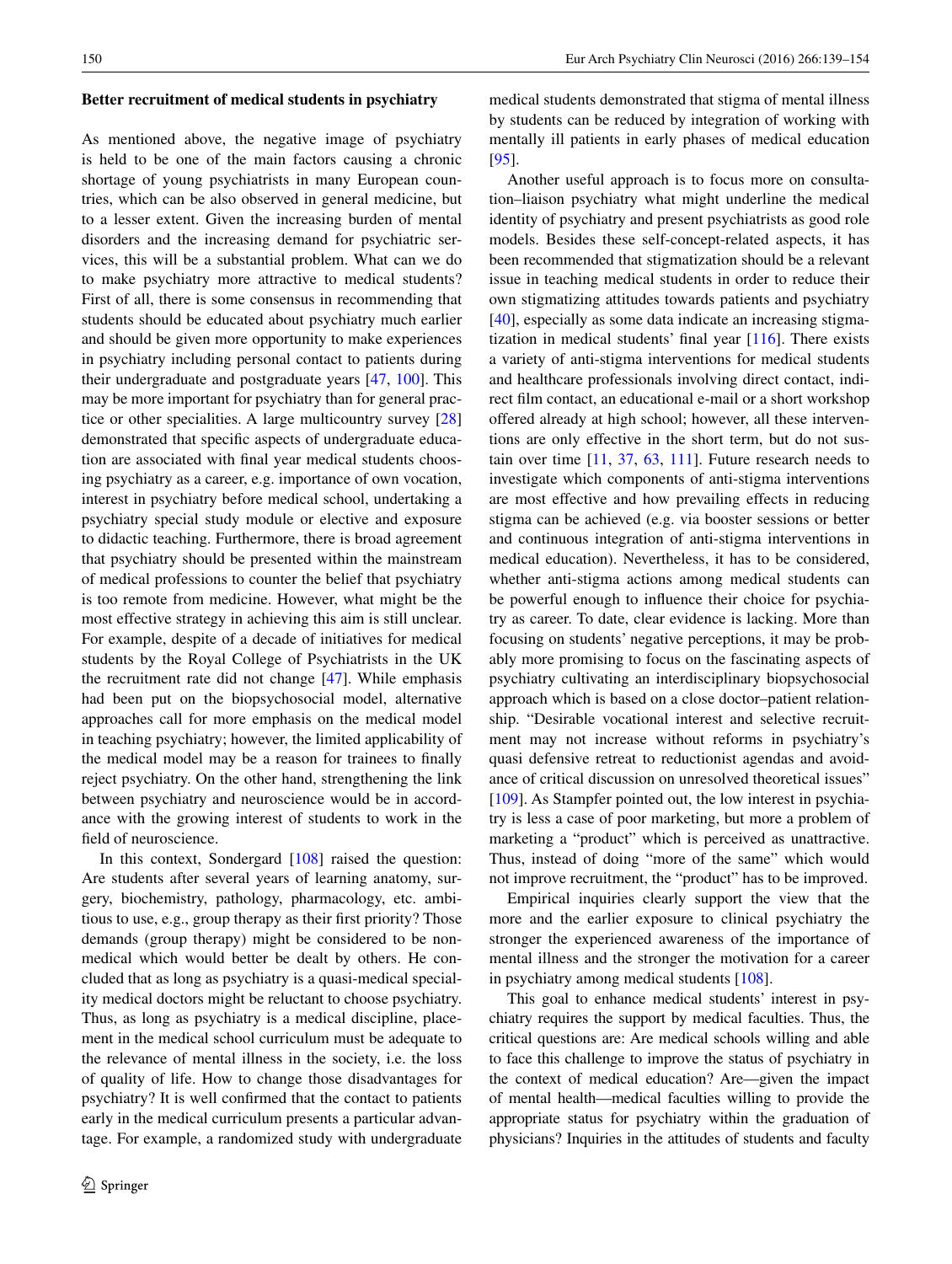members in several countries came up with mainly negative answers. A multinational study reported that the teaching faculty members expressed opinions to medical students reinforcing misconceptions about psychiatry [\[110\]](#page-15-0); as a consequence, consideration of psychiatry as a potential career choice was dissuaded. However, the same report demonstrated that teaching psychiatrists contributed to these results by not presenting as good role models for the students.

### **Conclusions**

The negative image of psychiatry has a double face: it is as well a result of unjustified prejudices (social artefact) as it results from objective complexities of the subject of psychiatry which are not easy to deal with: mental illness being different from physical illness, a wide range of disorders, a wide range of treatment options, difficulties in psychiatry's professional development and unfavourable selfpresentation in the media and in the healthcare system. In the face of a long history of psychiatry's negative perceptions and the persisting stigma of mental illness, improving the image of psychiatry is a complex and long-lasting challenge. Much can be done and multiple initiatives are on the way. However, psychiatry will remain a profession with an exceptional position concerning interdisciplinary links, diverging theoretical concepts, patients' needs and treatment decisions—thus disposing itself inevitably to external and internal criticism. Furthermore, psychiatry will have to continuously deal with the stigmatization of the mentally ill, which might be reduced in the long run, but cannot be completely eliminated.

#### **Compliance with ethical standards**

**Conflict of interest** The authors have no conflicts of interest to declare.

#### **References**

- <span id="page-12-20"></span>1. Abbey S, Charbonneau M, Tranulis C, Moss P, Baici W, Dabby L, Gautam M, Pare M (2011) Stigma and discrimination. Can J Psychiatry 56:1–9
- <span id="page-12-4"></span>2. Angermeyer MC (2000) Public image of psychiatry. Results of a representative poll in the new federal states of Germany. Psychiatr Prax 27:327–329
- <span id="page-12-11"></span>3. Angermeyer MC, Matschinger H (1994) Lay beliefs about schizophrenic disorder: the results of a population survey in Germany. Acta Psychiatr Scand Suppl 382:39–45
- <span id="page-12-0"></span>4. Angermeyer MC, Matschinger H, Schomerus G (2013) Attitudes towards psychiatric treatment and people with mental illness: changes over two decades. Br J Psychiatry 203:146–151
- <span id="page-12-19"></span>5. Barkil-Oteo A (2013) Collaborative care for depression in primary care: how psychiatry could "troubleshoot" current treatments and practices. Yale J Biol Med 86:139–146
- <span id="page-12-13"></span>6. Batstra L, Frances A (2012) Diagnostic inflation: causes and a suggested cure. J Nerv Ment Dis 200:474–479
- <span id="page-12-8"></span>7. Baumgardt J, Moock J, Rossler W, Kawohl W (2015) Aspects of sustainability: cooperation, job satisfaction, and burnout among swiss psychiatrists. Front Public Health 3:25
- <span id="page-12-12"></span>8. Benkert O, Kepplinger HM, Sobota K (1995) Psychopharmaka im Widerstreit. Eine Studie zur Akzeptanz von Psychopharmaka—Bevölkerungsumfrage und Medienanalyse. Springer, Berlin
- <span id="page-12-17"></span>9. Bhugra D, Moran P (2014) Alienation of the alienist: psychiatry on the ropes? J R Soc Med 107:224–227
- <span id="page-12-9"></span>10. Bizrah M, Iacoponi E, Parker E, Rymer J, Iversen A, Wessely S (2013) A novel method of assessing quality of postgraduate psychiatry training: experiences from a large training programme. BMC Med Educ 13:85
- <span id="page-12-23"></span>11. Brown SA, Evans Y, Espenschade K, O'Connor M (2010) An examination of two brief stigma reduction strategies: filmed personal contact and hallucination simulations. Community Ment Health J 46:494–499
- <span id="page-12-7"></span>12. Catthoor K, Hutsebaut J, Schrijvers D, De Hert M, Peuskens J, Sabbe B (2014) Preliminary study of associative stigma among trainee psychiatrists in Flanders, Belgium. World J Psychiatry 4:62–68
- <span id="page-12-2"></span>13. Craddock N, Antebi D, Attenburrow MJ, Bailey A, Carson A, Cowen P, Craddock B, Eagles J, Ebmeier K, Farmer A et al (2008) Wake-up call for British psychiatry. Br J Psychiatry 193:6–9
- <span id="page-12-14"></span>14. Cuijpers P, Berking M, Andersson G, Quigley L, Kleiboer A, Dobson KS (2013) A meta-analysis of cognitive-behavioural therapy for adult depression, alone and in comparison with other treatments. Can J Psychiatry 58:376–385
- <span id="page-12-15"></span>15. Cuijpers P, Smit F, Bohlmeijer E, Hollon SD, Andersson G (2010) Efficacy of cognitive-behavioural therapy and other psychological treatments for adult depression: meta-analytic study of publication bias. Br J Psychiatry 196:173–178
- <span id="page-12-3"></span>16. Curtis-Barton MT, Eagles JM (2011) Factors that discourage medical students from pursuing a career in psychiatry. Psychiatrist 35:425–429
- <span id="page-12-21"></span>17. de Hert M, Correll CU, Bobes J, Cetkovich-Bakmas M, Cohen D, Asai I, Detraux J, Gautam S, Moller HJ, Ndetei DM et al (2011) Physical illness in patients with severe mental disorders. I. Prevalence, impact of medications and disparities in health care. World Psychiatry 10:52–77
- <span id="page-12-1"></span>18. de Hert M, Dekker JM, Wood D, Kahl KG, Holt RI, Moller HJ (2009) Cardiovascular disease and diabetes in people with severe mental illness position statement from the European Psychiatric Association (EPA), supported by the European Association for the Study of Diabetes (EASD) and the European Society of Cardiology (ESC). Eur Psychiatry 24:412–424
- <span id="page-12-16"></span>19. Department of Health (2005) New ways of working for psychiatrists: enhancing effective, person-centred services through new ways of working in multidisciplinary and multi-agency contexts. Department of Health, London
- <span id="page-12-18"></span>20. DGPPN (2010) Nationale VersorgungsLeitlinie—Unipolare Depression. Springer, Berlin
- <span id="page-12-6"></span>21. DGPPN (2014) Respect for self-determination and use of coercion in the treatment of mentally ill persons: an ethical position statement of the DGPPN. Nervenarzt 85:1419–1431
- <span id="page-12-22"></span>22. Doherty AM, Gaughran F (2014) The interface of physical and mental health. Soc Psychiatry Psychiatr Epidemiol 49:673–682
- <span id="page-12-5"></span>23. Dörner K (1969) Bürger und Irre. Zur Sozialgeschichte und Wissenssoziologie der Psychiatrie. Europäische Verlagsanstalt. Europäische Verlagsanstalt, Frankfurt am Main
- <span id="page-12-10"></span>24. Durand-Zaleski I, Scott J, Rouillon F, Leboyer M (2012) A first national survey of knowledge, attitudes and behaviours towards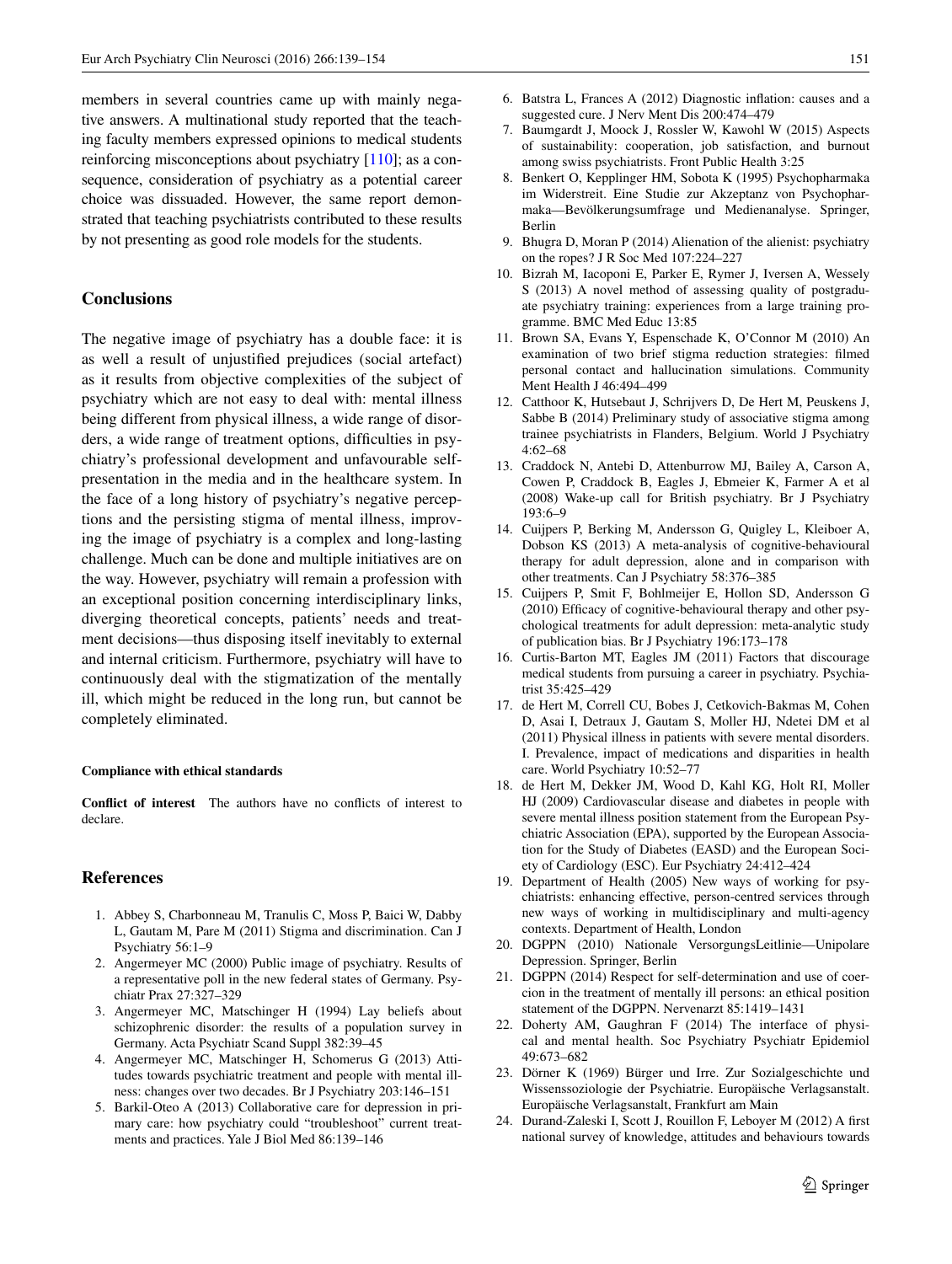schizophrenia, bipolar disorders and autism in France. BMC Psychiatry 12:128

- <span id="page-13-36"></span>25. Eisenberg L (2000) Is psychiatry more mindful or brainier than it was a decade ago? Br J Psychiatry 176:1–5
- <span id="page-13-0"></span>26. Evans-Lacko S, Corker E, Williams P, Henderson C, Thornicroft G (2014) Effect of the Time to Change anti-stigma campaign on trends in mental-illness-related public stigma among the English population in 2003–13: an analysis of survey data. Lancet Psychiatry 1:121–128
- <span id="page-13-16"></span>27. Falkai P (2011) A desperate search for biomarkers in schizophrenia. What is going wrong? World Psychiatry 10:38–39
- <span id="page-13-41"></span>28. Farooq K, Lydall GJ, Malik A, Ndetei DM, Bhugra D (2014) Why medical students choose psychiatry—a 20 country crosssectional survey. BMC Med Educ 14:12
- <span id="page-13-40"></span>29. Fleury MJ, Imboua A, Aube D, Farand L (2012) Collaboration between general practitioners (GPs) and mental healthcare professionals within the context of reforms in Quebec. Ment Health Fam Med 9:77–90
- <span id="page-13-26"></span>30. Flint J, Cuijpers P, Horder J, Koole SL, Munafo MR (2015) Is there an excess of significant findings in published studies of psychotherapy for depression? Psychol Med 45:439–446
- <span id="page-13-11"></span>31. Foucault M (1961) Histoire de la Folie. Librairie Plon, Paris. English edition (1965): Madness and Civilization: A History of Insanity in the Age of Reason. Translated by Howard R. Pantheon Books, New York
- <span id="page-13-21"></span>32. Fountoulakis KN, Hoschl C, Kasper S, Lopez-Ibor J, Moller HJ (2013) The media and intellectuals' response to medical publications: the antidepressants' case. Ann Gen Psychiatry 12:11
- <span id="page-13-19"></span>33. Fountoulakis KN, Moller HJ (2014) Are antidepressants clinically useful? Conclusion of a decade of debate. World Psychiatry 13:201–202
- <span id="page-13-20"></span>34. Fountoulakis KN, Veroniki AA, Siamouli M, Moller HJ (2013) No role for initial severity on the efficacy of antidepressants: results of a multi-meta-analysis. Ann Gen Psychiatry 12:26
- <span id="page-13-28"></span>35. Frankfurter Allgemeine Zeitung (2015) Wenn Psychopillen das Gehirn schrumpfen lassen. In: Frankfurter Allgemeine Zeitung, 26 January 2015
- <span id="page-13-34"></span>36. Franx G, Huyser J, Koetsenruijter J, van der Feltz-Cornelis CM, Verhaak PF, Grol RP, Wensing M (2014) Implementing guidelines for depression on antidepressant prescribing in general practice: a quasi-experimental evaluation. BMC Fam Pract 15:35
- <span id="page-13-42"></span>37. Friedrich B, Evans-Lacko S, London J, Rhydderch D, Henderson C, Thornicroft G (2013) Anti-stigma training for medical students: the Education Not Discrimination project. Br J Psychiatry Suppl 202:s89–s94
- <span id="page-13-27"></span>38. Fusar-Poli P, Smieskova R, Kempton MJ, Ho BC, Andreasen NC, Borgwardt S (2013) Progressive brain changes in schizophrenia related to antipsychotic treatment? A meta-analysis of longitudinal MRI studies. Neurosci Biobehav Rev 37:1680–1691
- <span id="page-13-7"></span>39. Gaebel W, Kowitz S, Fritze J, Zielasek J (2013) Use of health care services by people with mental illness: secondary data from three statutory health insurers and the German Statutory Pension Insurance Scheme. Dtsch Arztebl Int 110:799–808
- <span id="page-13-2"></span>40. Gaebel W, Muijen M, Baumann AE, Bhugra D, Wasserman D, van der Gaag RJ, Heun R, Zielasek J (2014) EPA guidance on building trust in mental health services. Eur Psychiatry 29:83–100
- <span id="page-13-31"></span>41. Gaebel W, Zielasek J (2011) Integrative etiopathogenetic models of psychotic disorders: methods, evidence and concepts. Schizophr Bull 37(Suppl 2):S5–S12
- <span id="page-13-38"></span>42. Gaebel W, Zielasek J, Cleveland HR (2010) Psychiatry as a medical specialty: challenges and opportunities. World Psychiatry 9:36–38
- <span id="page-13-33"></span>43. Gaebel W, Zielasek J, Cleveland HR (2013) Psychotic disorders in ICD-11. Asian J Psychiatr 6:263–265
- <span id="page-13-6"></span>44. Gearing RE, Townsend L, Elkins J, El-Bassel N, Osterberg L (2014) Strategies to predict, measure, and improve psychosocial treatment adherence. Harv Rev Psychiatry 22:31–45
- <span id="page-13-10"></span>45. Goffman E (1961) Asylums: Essays on the Social Situation of Mental Patients and Other Inmates Anchor Books. Garden City, NY
- <span id="page-13-12"></span>46. Goffman E (1963) Stigma—notes on the management of spoiled identity. Simon and Schuster/Touchstone Books, New York
- <span id="page-13-9"></span>47. Goldacre MJ, Fazel S, Smith F, Lambert T (2013) Choice and rejection of psychiatry as a career: surveys of UK medical graduates from 1974 to 2009. Br J Psychiatry 202:228–234
- <span id="page-13-8"></span>Goodwin GM (2015) Public mental health: science or politics? World Psychiatry 14:3–4
- <span id="page-13-23"></span>49. Hegerl U, Althaus D, Stefanek J (2003) Public attitudes towards treatment of depression: effects of an information campaign. Pharmacopsychiatry 36:288–291
- <span id="page-13-14"></span>50. Hegerl U, Rummel-Kluge C, Varnik A, Arensman E, Koburger N (2013) Alliances against depression—A community based approach to target depression and to prevent suicidal behaviour. Neurosci Biobehav Rev 37:2404–2409
- <span id="page-13-30"></span>51. Helmchen H (2013) Different conceptions of mental illness: consequences for the association with patients. Front Psychol 4:269
- <span id="page-13-24"></span>52. Hoffmann-Richter U, Forrer F, Finzen A (2003) Schizophrenia in the German national paper Frankfurter Allgemeine Zeitung a didactic play. Psychiatr Prax 30:4–7
- <span id="page-13-3"></span>53. Hopkins J (2014) The demonisation of psychiatrists in fiction (and why real psychiatrists might want to do something about it). Psychiatr Bull 38:175–179
- <span id="page-13-32"></span>54. Insel TR (2014) The NIMH Research Domain Criteria (RDoC) Project: precision medicine for psychiatry. Am J Psychiatry 171:395–397
- <span id="page-13-25"></span>55. Insel TR (2010) Psychiatrists' relationships with pharmaceutical companies: part of the problem or part of the solution? JAMA 303:1192–1193
- <span id="page-13-37"></span>56. Jablensky A (2010) Psychiatry in crisis? Back to fundamentals. World Psychiatry 9:29
- <span id="page-13-39"></span>57. Jablensky A, Waters F (2014) RDoC: a roadmap to pathogenesis? World Psychiatry 13:43–44
- <span id="page-13-13"></span>58. Jorm AF (2000) Mental health literacy. Public knowledge and beliefs about mental disorders. Br J Psychiatry 177:396–401
- <span id="page-13-35"></span>59. Kapczinski F, Passos IC (2015) Wet minds, dry minds, and the future of psychiatry as a science. Acta Psychiatr Scand 131:7–8
- <span id="page-13-22"></span>60. Kasper S, Winkler D (2006) Addressing the limitations of the CATIE study. World J Biol Psychiatry 7:126–127
- <span id="page-13-4"></span>61. Kassam A, Glozier N, Leese M, Loughran J, Thornicroft G (2011) A controlled trial of mental illness related stigma training for medical students. BMC Med Educ 11:51
- <span id="page-13-17"></span>62. Katschnig H (2010) Are psychiatrists an endangered species? Observations on internal and external challenges to the profession. World Psychiatry 9:21–28
- <span id="page-13-15"></span>63. Ke S, Lai J, Sun T, Yang MM, Wang JC, Austin J (2015) Healthy young minds: the effects of a 1-hour classroom workshop on mental illness stigma in high school students. Community Ment Health J 51:329–337
- <span id="page-13-18"></span>64. Kirsch I (2009) Antidepressants and the placebo response. Epidemiol Psichiatr Soc 18:318–322
- <span id="page-13-5"></span>65. Korszun A, Dinos S, Ahmed K, Bhui K (2012) Medical student attitudes about mental illness: does medical-school education reduce stigma? Acad Psychiatry 36:197–204
- <span id="page-13-1"></span>66. Kowitz S, Zielasek J, Gaebel W (2014) Mental healthcare in Germany–current situation and perspectives. Dtsch Med Wochenschr 139:1249–1252
- <span id="page-13-29"></span>67. Laux G (2011) Quo vadis, psychiatria. In: Möller HJ, Laux G, Kapfhammer P (eds) Psychiatrie, Psychosomatik,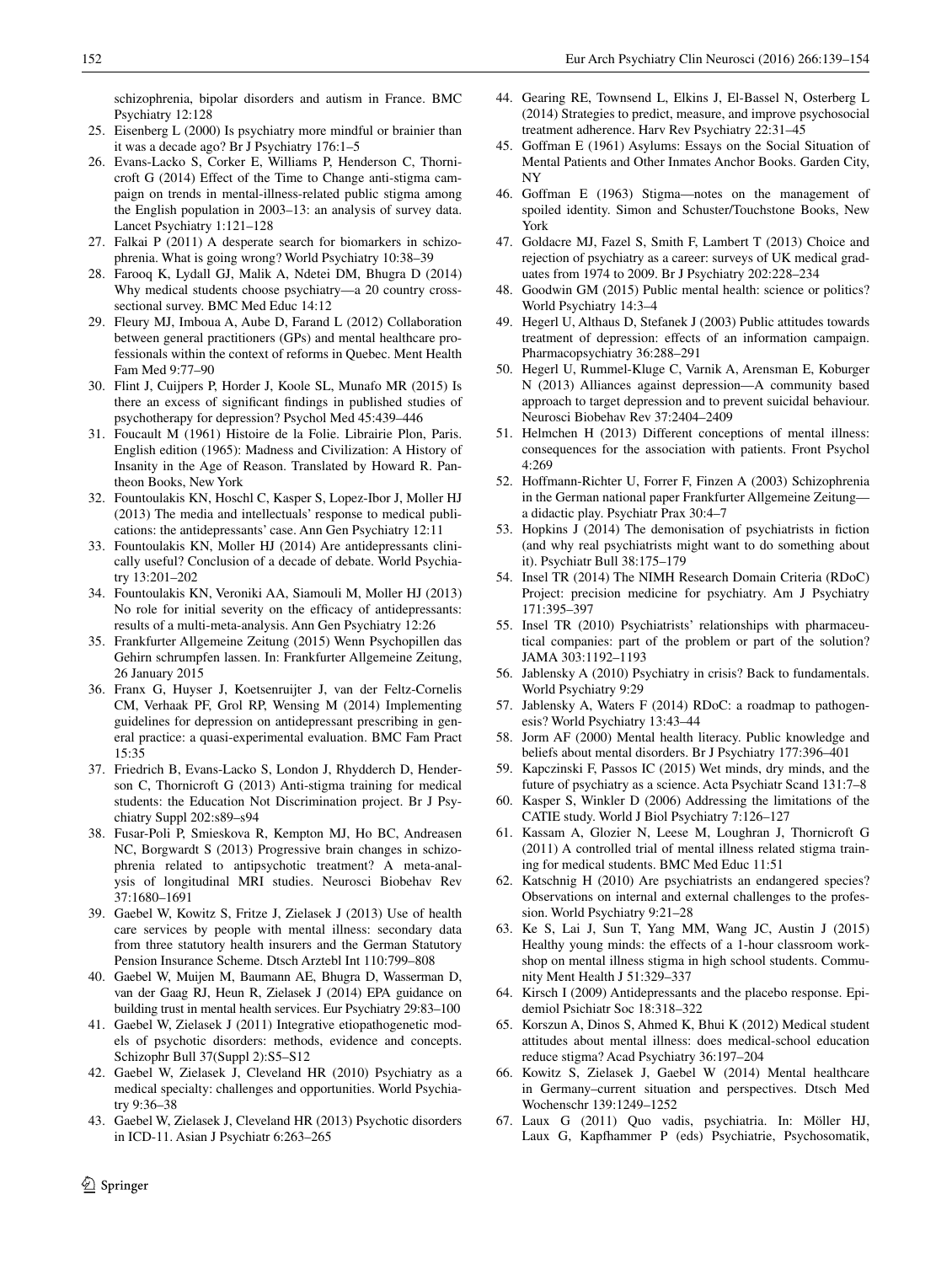Psychotherapie Bd 1: Allgemeine Psychiatrie, 4th edn. Springer, Berlin

- <span id="page-14-16"></span>68. Leucht S, Corves C, Arbter D, Engel RR, Li C, Davis JM (2009) Second-generation versus first-generation antipsychotic drugs for schizophrenia: a meta-analysis. Lancet 373:31–41
- <span id="page-14-15"></span>69. Leucht S, Hierl S, Kissling W, Dold M, Davis JM (2012) Putting the efficacy of psychiatric and general medicine medication into perspective: review of meta-analyses. Br J Psychiatry 200:97–106
- <span id="page-14-17"></span>70. Lieberman JA, Stroup TS, McEvoy JP, Swartz MS, Rosenheck RA, Perkins DO, Keefe RS, Davis SM, Davis CE, Lebowitz BD et al (2005) Effectiveness of antipsychotic drugs in patients with chronic schizophrenia. N Engl J Med 353:1209–1223
- <span id="page-14-5"></span>71. Mack S, Jacobi F, Gerschler A, Strehle J, Hofler M, Busch MA, Maske UE, Hapke U, Seiffert I, Gaebel W et al (2014) Self-reported utilization of mental health services in the adult German population–evidence for unmet needs? Results of the DEGS1-Mental Health Module (DEGS1-MH). Int J Methods Psychiatr Res 23:289–303
- <span id="page-14-21"></span>72. Maj M (2013) Adherence to psychiatric treatments and the public image of psychiatry. World Psychiatry 12:185–186
- <span id="page-14-23"></span>73. Maj M (2014) Social neuroscience as an ideal basic science for psychiatry. World Psychiatry 13:105–106
- <span id="page-14-27"></span>74. Maj M, Reed GM (2012) The ICD-11 classification of mood and anxiety disorders: background and options. World Psychiatry  $11(Suppl 1)$
- <span id="page-14-34"></span>75. Mayer S, van der Gaag RJ, Dom G, Wassermann D, Gaebel W, Falkai P, Schule C (2014) European Psychiatric Association (EPA) guidance on post-graduate psychiatric training in Europe. Eur Psychiatry 29:101–106
- <span id="page-14-33"></span>76. Mental and Physical Health Platform (2009) Mental and physical health charter. Bridging the gap between mental and physical health. Mental and Physical Health Platform, Brussels
- <span id="page-14-30"></span>77. Mitchell AJ, Vaze A, Rao S (2009) Clinical diagnosis of depression in primary care: a meta-analysis. Lancet 374:609–619
- <span id="page-14-7"></span>78. Moller-Leimkuhler AM (2004) Why are stereotypes about mentally ill so resistant? Lessons from social psychology. Fortschr Neurol Psychiatr 72:36–44
- <span id="page-14-3"></span>79. Moller-Leimkuhler AM, Dunkel R, Muller P (2002) Determinants of patient satisfaction: treatment and clinical factors, subjective concept of the illness and quality of life. Fortschr Neurol Psychiatr 70:410–417
- <span id="page-14-18"></span>80. Moller HJ (2008) Do effectiveness ("real world") studies on antipsychotics tell us the real truth? Eur Arch Psychiatry Clin Neurosci 258:257–270
- <span id="page-14-13"></span>81. Moller HJ et al (2008) Isn't the efficacy of antidepressants clinically relevant? A critical comment on the results of the metaanalysis by Kirsch et al. 2008. Eur Arch Psychiatry Clin Neurosci 258:451–455
- <span id="page-14-29"></span>82. Moller HJ (2014) The recommendations for a broad use of psychotherapy in the National (German) Treatment Guideline are in contrast to the real care situation of depressed outpatients in Germany. Psychopharmakotherapie 21:12–20
- <span id="page-14-10"></span>83. Moller HJ, Bandelow B, Bauer M, Hampel H, Herpertz SC, Soyka M, Barnikol UB, Lista S, Severus E, Maier W (2015) DSM-5 reviewed from different angles: goal attainment, rationality, use of evidence, consequences–part 1: general aspects and paradigmatic discussion of depressive disorders. Eur Arch Psychiatry Clin Neurosci 265:5–18
- <span id="page-14-11"></span>84. Moller HJ, Bandelow B, Bauer M, Hampel H, Herpertz SC, Soyka M, Barnikol UB, Lista S, Severus E, Maier W (2015) DSM-5 reviewed from different angles: goal attainment, rationality, use of evidence, consequences-part 2: bipolar disorders, schizophrenia spectrum disorders, anxiety disorders, obsessivecompulsive disorders, trauma- and stressor-related disorders, personality disorders, substance-related and addictive disorders,

neurocognitive disorders. Eur Arch Psychiatry Clin Neurosci 265:87–106

- <span id="page-14-28"></span>85. Moller HJ, Seemuller F, Schennach-Wolff R, Stubner S, Ruther E, Grohmann R (2014) History, background, concepts and current use of comedication and polypharmacy in psychiatry. Int J Neuropsychopharmacol 17:983–996
- <span id="page-14-12"></span>86. Mossner R, Mikova O, Koutsilieri E, Saoud M, Ehlis AC, Muller N, Fallgatter AJ, Riederer P (2007) Consensus paper of the WFSBP Task Force on Biological Markers: biological markers in depression. World J Biol Psychiatry 8:141–174
- <span id="page-14-19"></span>87. Moynihan R, Heath I, Henry D (2002) Selling sickness: the pharmaceutical industry and disease mongering. BMJ 324:886–891
- <span id="page-14-6"></span>88. Mukherjee K, Maier M, Wessely S (2013) UK crisis in recruitment into psychiatric training. Psychiatrist 37:210–214
- <span id="page-14-32"></span>89. Munk-Jorgensen P, Christiansen B (2015) Psychiatry generating comparative respect: Happy New Year 2015. Acta Psychiatr Scand 131:2–3
- <span id="page-14-8"></span>90. Nakane Y, Jorm AF, Yoshioka K, Christensen H, Nakane H, Griffiths KM (2005) Public beliefs about causes and risk factors for mental disorders: a comparison of Japan and Australia. BMC Psychiatry 5:33
- <span id="page-14-14"></span>91. Nutt DJ, Goodwin GM, Bhugra D, Fazel S, Lawrie S (2014) Attacks on antidepressants: sign of deep-seated stigma? Lancet Psychiatry 1:102–104
- <span id="page-14-2"></span>92. O'Brien A, Ashby GA, White S, Crame J (2015) What do general psychiatrists do? A question posed to medical students and the general population. J Ment Health 24:126–128
- <span id="page-14-9"></span>93. Olafsdottir S, Pescosolido BA (2011) Constructing illness: how the public in eight Western nations respond to a clinical description of "schizophrenia". Soc Sci Med 73:929–938
- <span id="page-14-22"></span>94. Oyebode F, Humphreys M (2011) The future of psychiatry. Br J Psychiatry 199:439–440
- <span id="page-14-35"></span>95. Papish A, Kassam A, Modgill G, Vaz G, Zanussi L, Patten S (2013) Reducing the stigma of mental illness in undergraduate medical education: a randomized controlled trial. BMC Med Educ 13:141
- <span id="page-14-31"></span>96. Pence BW, O'Donnell JK, Gaynes BN (2012) The depression treatment cascade in primary care: a public health perspective. Curr Psychiatry Rep 14:328–335
- <span id="page-14-25"></span>97. Phelan JC (2002) Genetic bases of mental illness—a cure for stigma? Trends Neurosci 25:430–431
- <span id="page-14-26"></span>98. Phillips J, Frances A, Cerullo MA, Chardavoyne J, Decker HS, First MB, Ghaemi N, Greenberg G, Hinderliter AC, Kinghorn WA et al  $(2013)$  The six most essential questions in psychiatric diagnosis: a pluralogue part 3: issues of utility and alternative approaches in psychiatric diagnosis. Philos Ethics Humanit Med 7:9
- <span id="page-14-20"></span>99. Priebe S, Burns T, Craig TK (2013) The future of academic psychiatry may be social. Br J Psychiatry 202:319–320
- <span id="page-14-4"></span>100. Royal College of Psychiatrists. Misconceptions about psychiatrists 'common' among public and medical students. Royal College of Psychiatrists, London. [http://www.rcpsych.ac.uk/media](http://www.rcpsych.ac.uk/mediacentre/pressreleases2013/psychiatristsrole.aspx)[centre/pressreleases2013/psychiatristsrole.aspx](http://www.rcpsych.ac.uk/mediacentre/pressreleases2013/psychiatristsrole.aspx)
- <span id="page-14-24"></span>101. Rubin EH, Zorumski CF (2012) Perspective: upcoming paradigm shifts for psychiatry in clinical care, research, and education. Acad Med 87:261–265
- <span id="page-14-1"></span>102. Sartorius N, Gaebel W, Cleveland HR, Stuart H, Akiyama T, Arboleda-Florez J, Baumann AE, Gureje O, Jorge MR, Kastrup M et al (2010) WPA guidance on how to combat stigmatization of psychiatry and psychiatrists. World Psychiatry 9:131–144
- <span id="page-14-0"></span>103. Schomerus G, Schwahn C, Holzinger A, Corrigan PW, Grabe HJ, Carta MG, Angermeyer MC (2012) Evolution of public attitudes about mental illness: a systematic review and meta-analysis. Acta Psychiatr Scand 125:440–452